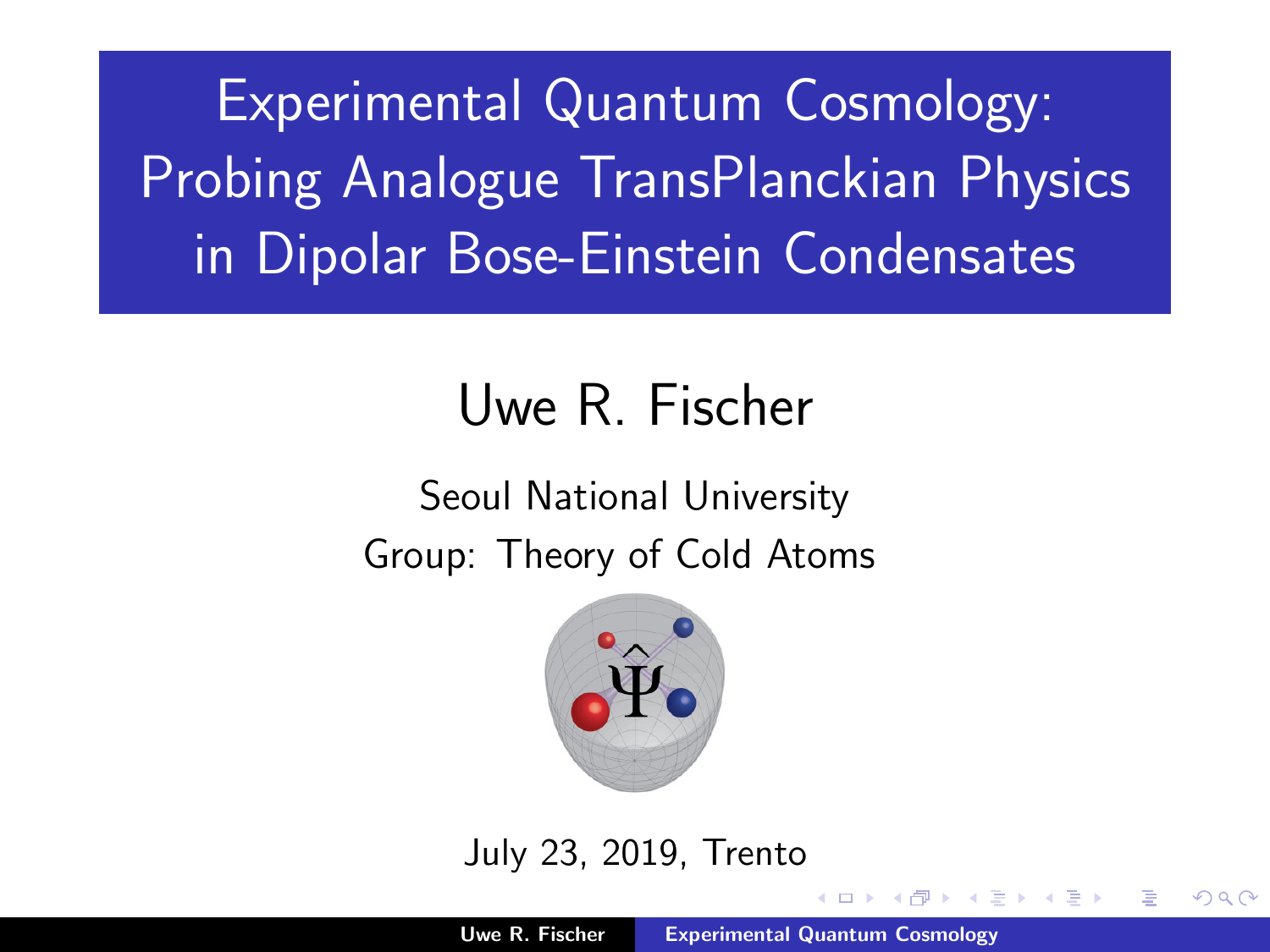### Probing the Transplanckian World with Analogue Gravity

Analogue "Gravity" ≡

Fundamental Kinematical Effects [Visser, PRL 80 (1998)] For Quantum Fields Propagating In Curved Spacetime (Spacetime Fixed by Experimentalist!)

In Particular:

I. Extreme Spacetime Curvatures II. Impact of Transplanckian Physics

Can be Investigated in Analogue Experiments

**A BAYA BAY**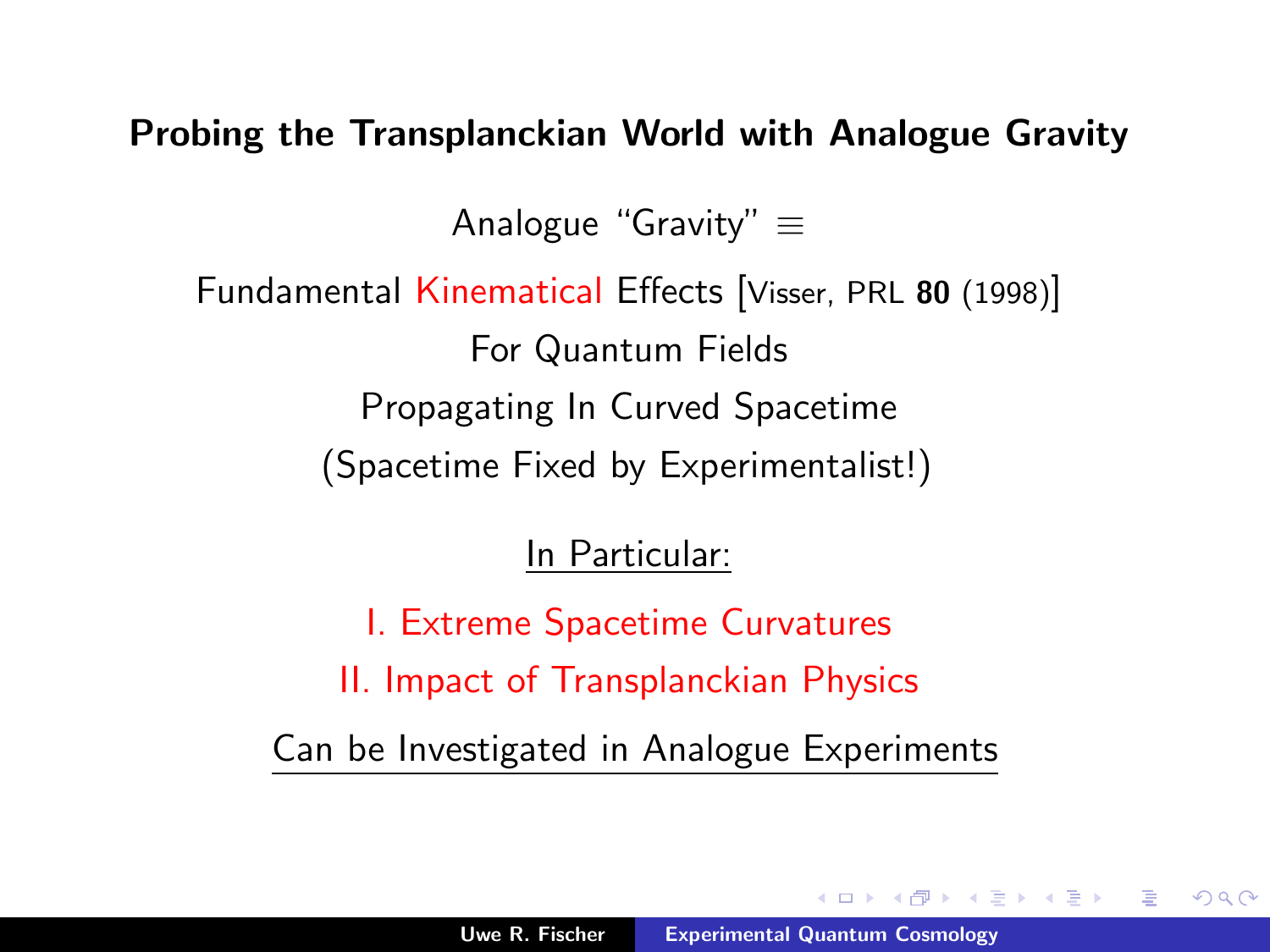### $\blacktriangleright$  Hawking Radiation

[Garay et al, PRL 85 (2000); Barceló et al, IJMPB 18 (2003) Carusotto et al, NJP 10 (2008); de Nova et al, Nature 569 (2019)]

 $2Q$ 

一 4 語 トー

后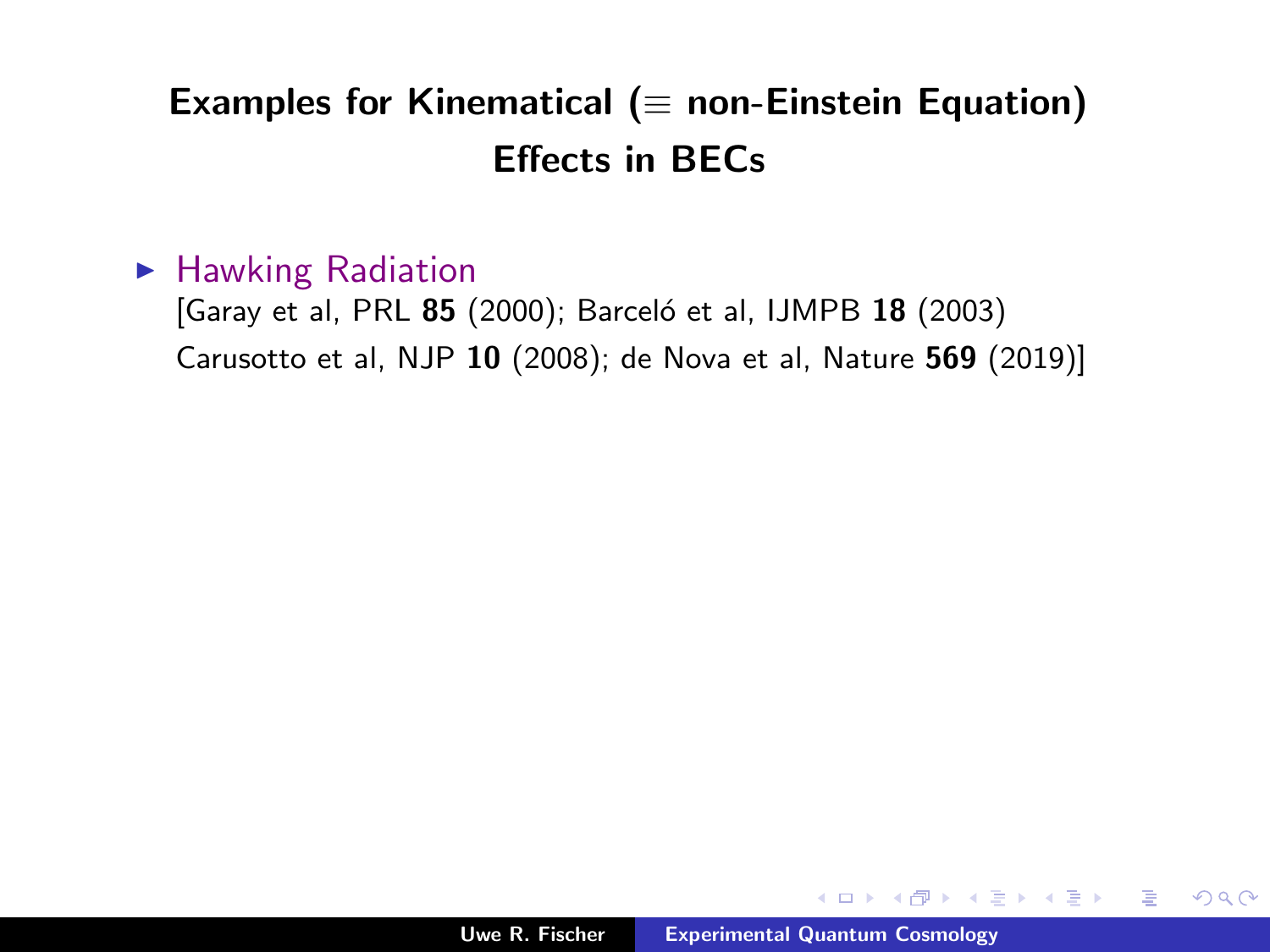### $\blacktriangleright$  Hawking Radiation

[Garay et al, PRL 85 (2000); Barceló et al, IJMPB 18 (2003) Carusotto et al, NJP 10 (2008); de Nova et al, Nature 569 (2019)]

► Gibbons-Hawking Effect (Unruh Effect in de Sitter Universe) [Fedichev & URF, PRL 91 (2003)]

 $2Q$ 

<唐) <唐)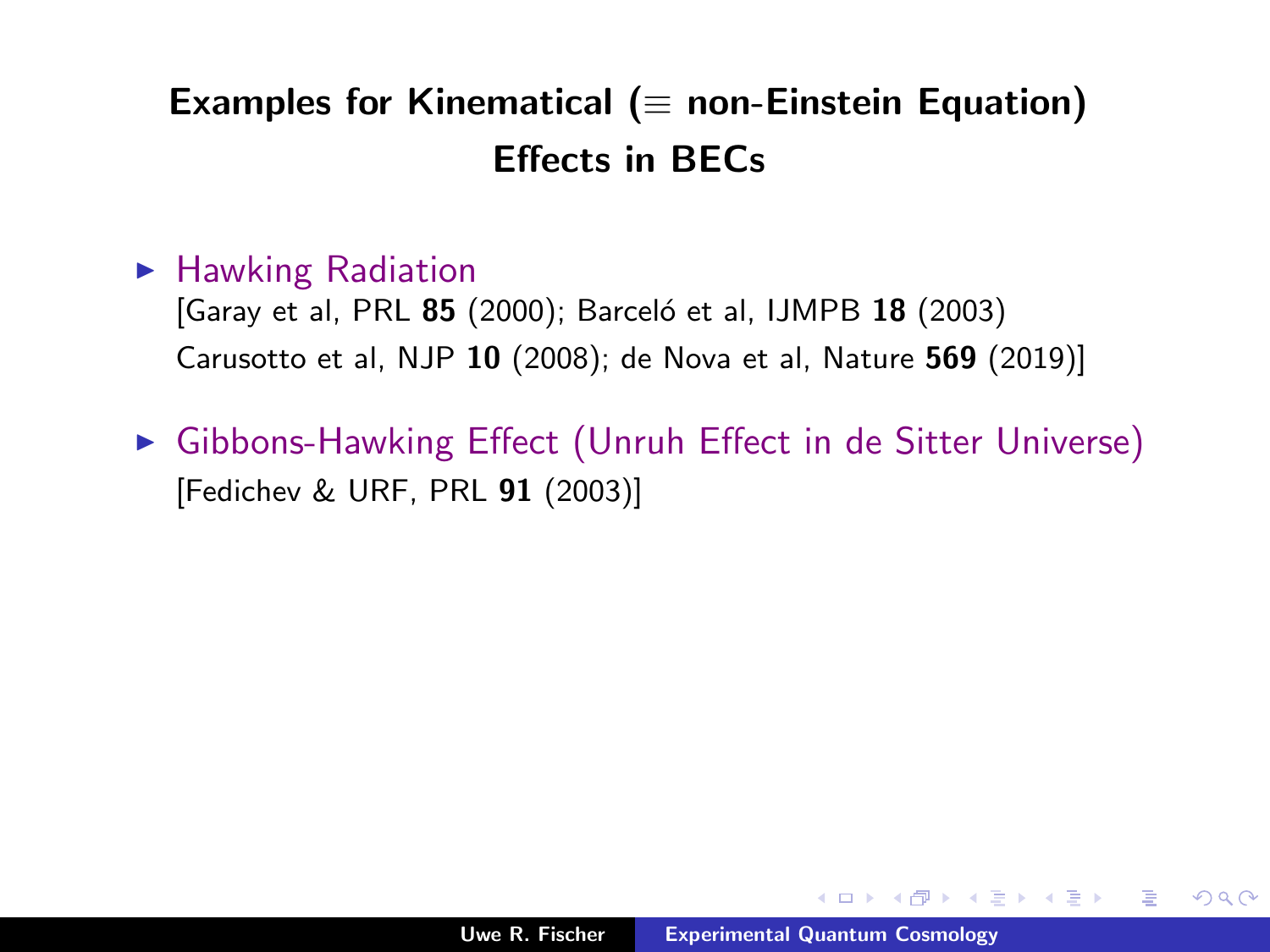### $\blacktriangleright$  Hawking Radiation

[Garay et al, PRL 85 (2000); Barceló et al, IJMPB 18 (2003) Carusotto et al, NJP 10 (2008); de Nova et al, Nature 569 (2019)]

- ▶ Gibbons-Hawking Effect (Unruh Effect in de Sitter Universe) [Fedichev & URF, PRL 91 (2003)]
- ▶ Cosmological Particle Production, Sakharov Oscillations [Barceló et al, PRA 68 (2003); Fedichev & URF, PRA 69 (2004) Jaskula et al, PRL 109 (2012); Hung et al, Science 341 (2013)]

AD - 2 E - 2 E - 2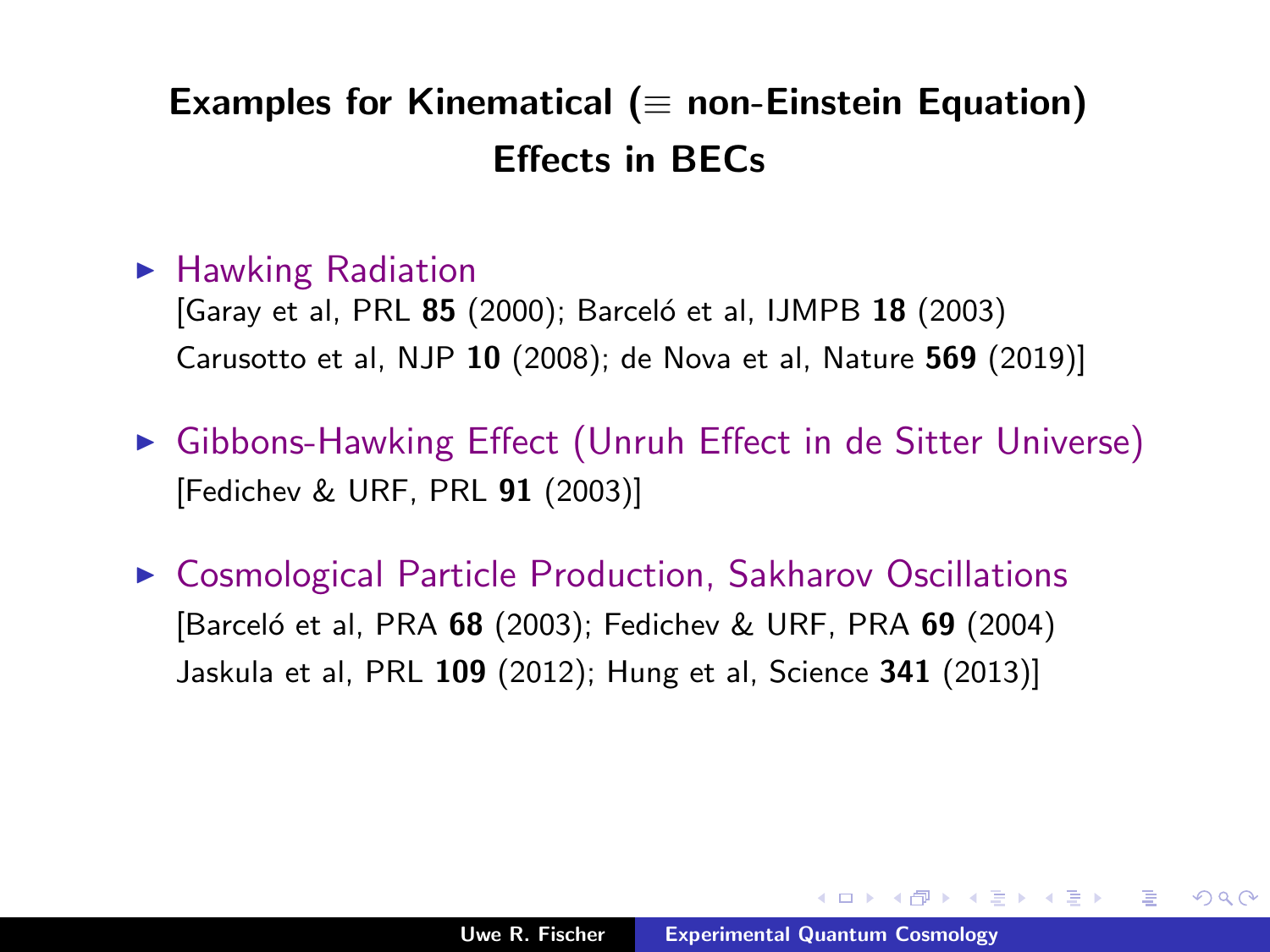### $\blacktriangleright$  Hawking Radiation

[Garay et al, PRL 85 (2000); Barceló et al, IJMPB 18 (2003) Carusotto et al, NJP 10 (2008); de Nova et al, Nature 569 (2019)]

- ▶ Gibbons-Hawking Effect (Unruh Effect in de Sitter Universe) [Fedichev & URF, PRL 91 (2003)]
- ▶ Cosmological Particle Production, Sakharov Oscillations [Barceló et al, PRA 68 (2003); Fedichev & URF, PRA 69 (2004) Jaskula et al, PRL 109 (2012); Hung et al, Science 341 (2013)]
- $\triangleright$  Universe Inflation and Mode Freezing [URF & Schützhold, PRA 70 (2004); Eckel et al, PRX 8 (2018)]

**A BAR BAY**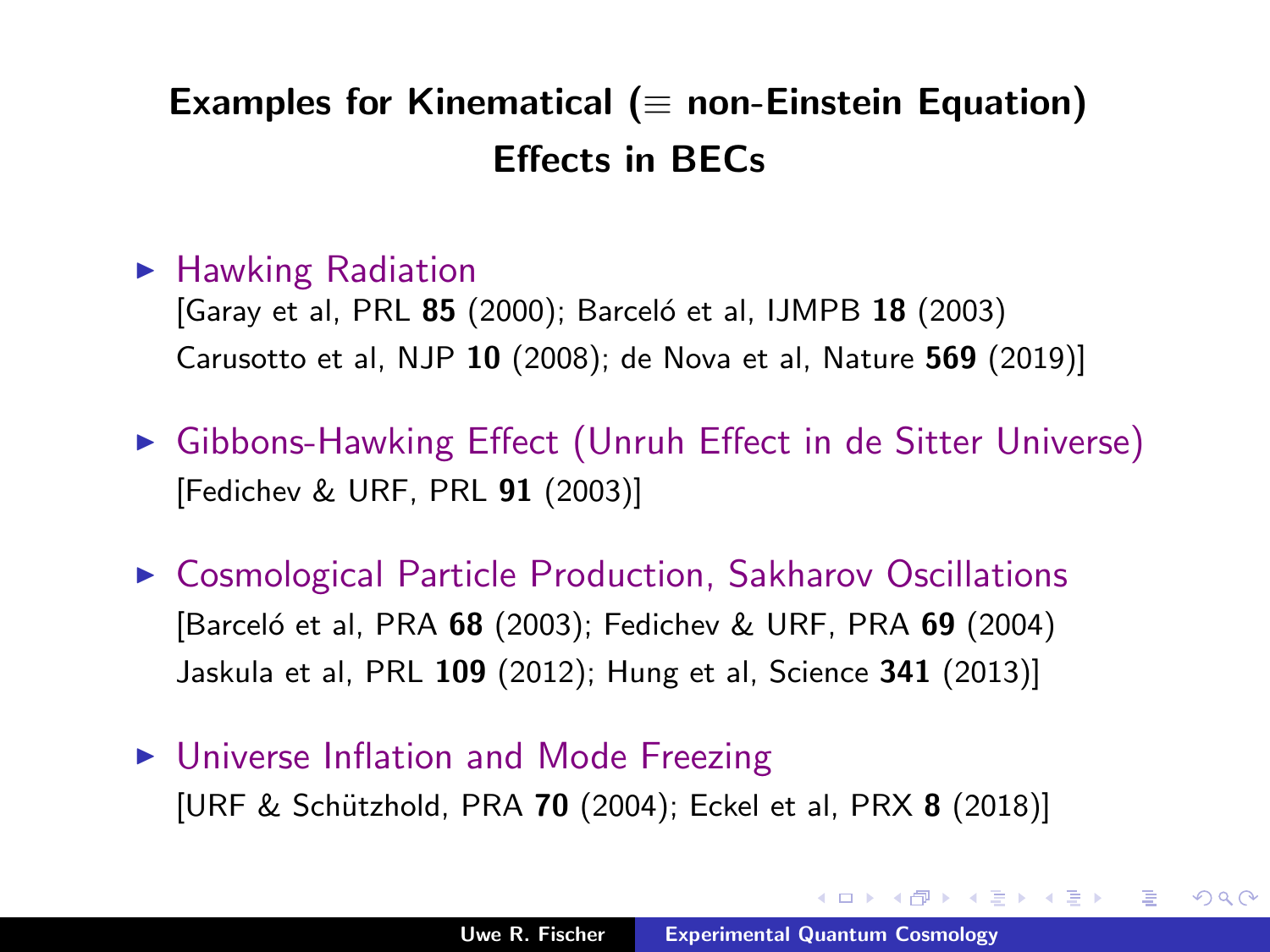### I. Cosmological Particle Production (CPP)

Time Dependent Variation of Spacetime Metric in Expanding Cosmos

OR Time Dependence of Boundary Conditions in Cavity (Dynamical Casimir Effect)

CPP Concept: Schrödinger, Physica 6 (1939) "The proper vibrations of the expanding universe"

QFT Elaboration of CPP: Parker, PRL 21 (1968)

Dynamical Casimir: Moore, J Math Phys 11 (1970)

CPP aka Dynamical Casimir

(aka Parametric Downconversion in Quantum Optics)

**A BANDA**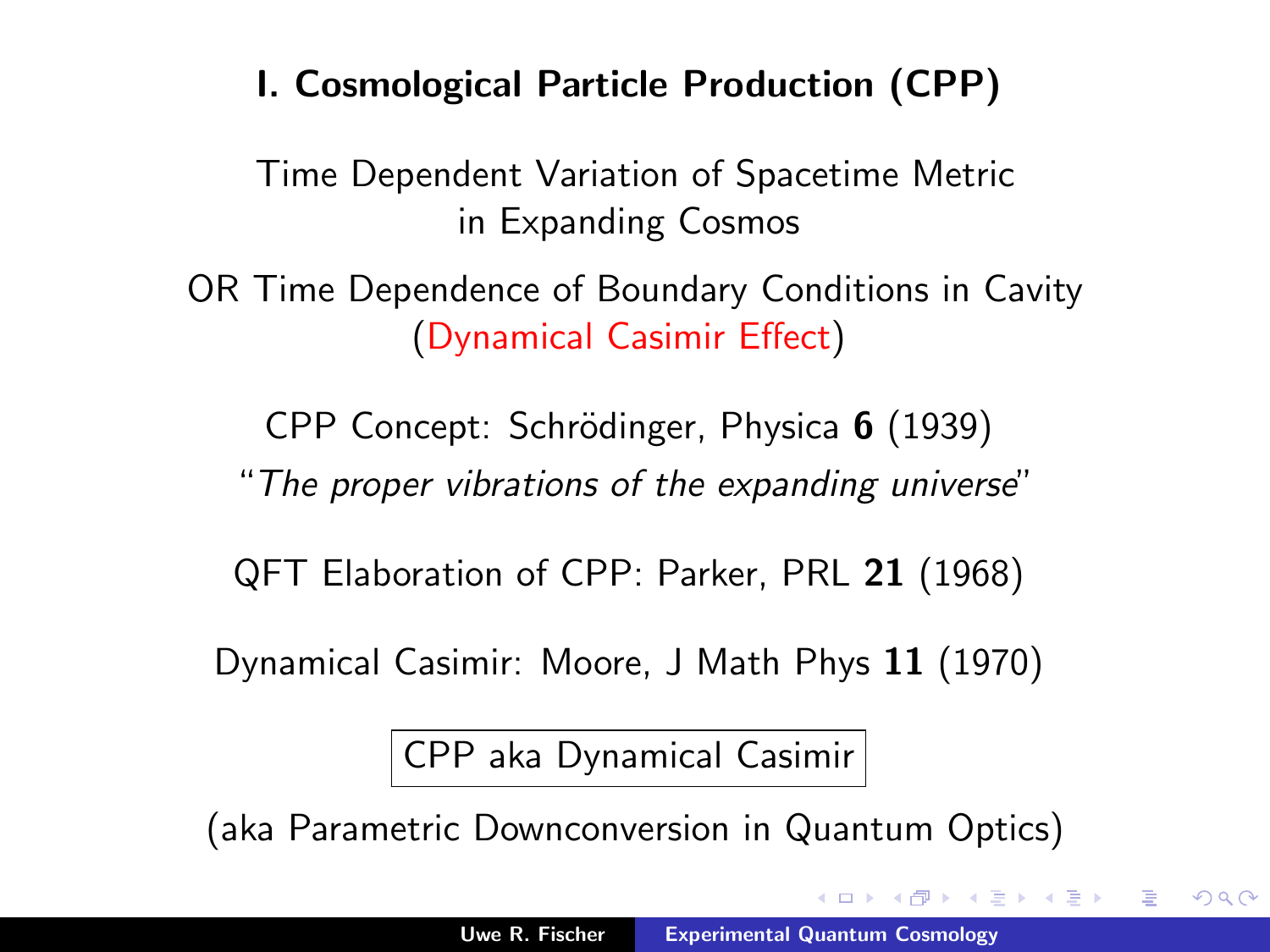### Dynamical Casimir or CPP in BECs

Simple Recipe: Do Something Explicitly Time-Dependent to System

For Example:

(a) Coupling Constant(s)  $g_c(t)$  [Feshbach Resonance]

(b) Trapping  $V_{\text{tran}} = V_{\text{tran}}(t)$ 

 $[\omega_{\text{trap}} = \omega_{\text{trap}}(t)$  or Split into Double Well

 $\implies$  CPP Generic Effect of Mode Mixing (Conversion of Positive to Negative Frequency Modes)

個 トメミトメミト ニミ

 $QQ$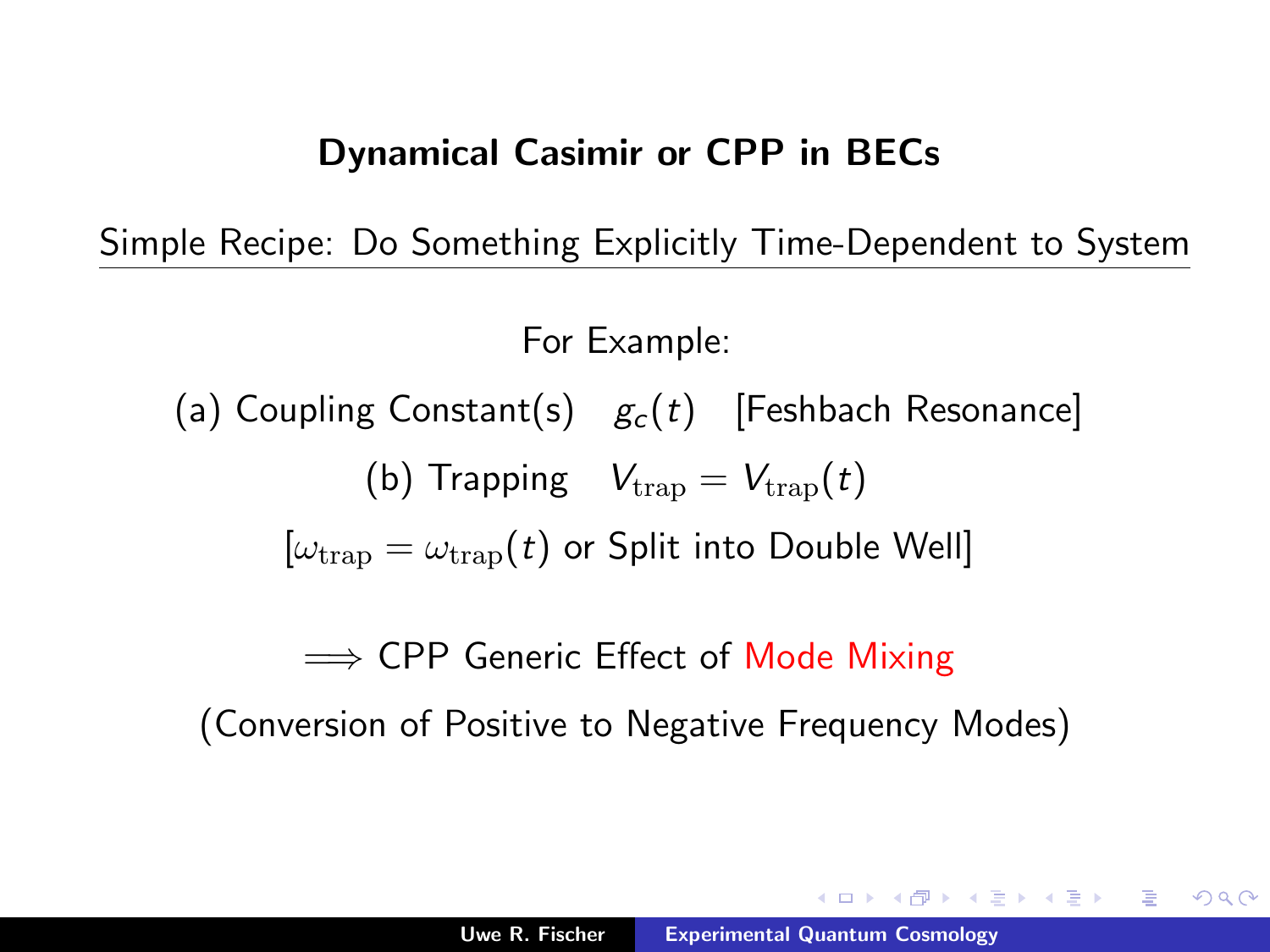### II. Scale Invariance of Cosmological Power Spectrum

Cosmological Density Perturbations ( $\equiv$  Inflaton) in

Inflationary Quantum Cosmology Guth, PRD 23 (1981); Linde, PLB 108 (1982)

Inflaton Mode Freezing After Crossing of Cosmological Horizon

Standard Quantum Mechanism for Galaxy Formation: Formation of Inhomogeneities in Initially Homogeneous Universe

Mukhanov, Physical Foundations of Cosmology (CUP 2005)

メター・メディ スティー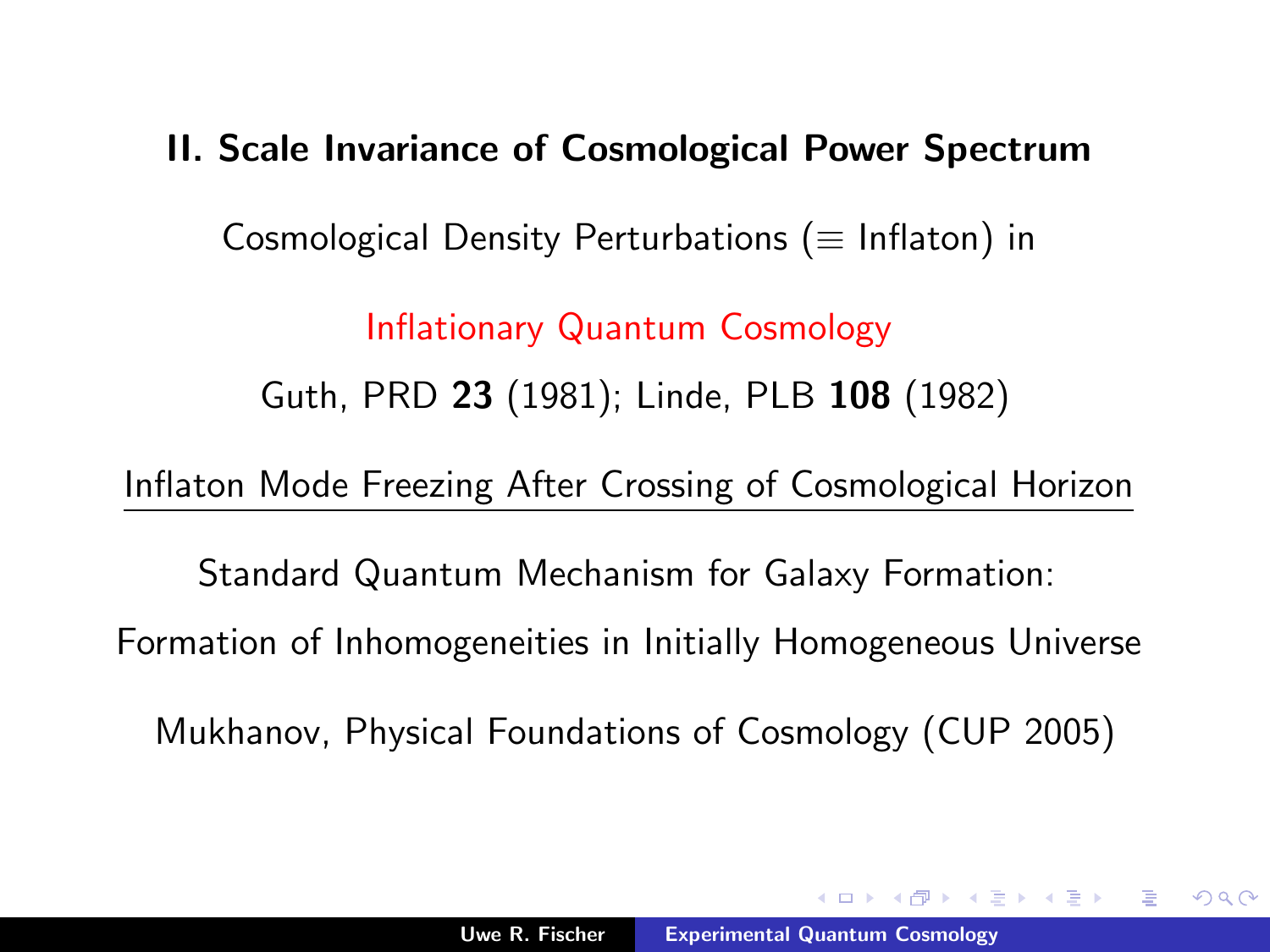### Chapter 1 of Transplanckian Analogue Simulation: Inflation and Scale Invariance of Power Spectrum Exponential De Sitter Evolution of Cosmological Scale Factor  $\mathsf{a}(\tau) = \mathsf{exp}[H\tau] \qquad H \propto$ √  $\Lambda \equiv$  Hubble Constant

Consider Power Spectrum of Phase-Phase (Inflaton) Correlator

$$
\langle 0|\delta\hat{\phi}(\mathbf{x},\tau)\delta\hat{\phi}(\mathbf{y},\tau)|0\rangle := \frac{1}{V}\sum_{\mathbf{k}} P(k)e^{i\mathbf{k}\cdot(\mathbf{x}-\mathbf{y})}
$$

Late Cosmological Times  $\tau$ :  $P(k) \rightarrow \frac{\hbar H}{\pi m c_0^2} k^{-2}$ 

Definition of Scale Invariance:

 $\Delta^2(k) := k^2 P(k)$  Independent of  $k$ 

Hallmark Signature of Inflationary Quantum Cosmology

Note: Use D $=$ 2 Variant Here  $[P(k) \propto k^{-D}]$ 

K 로 베이크 로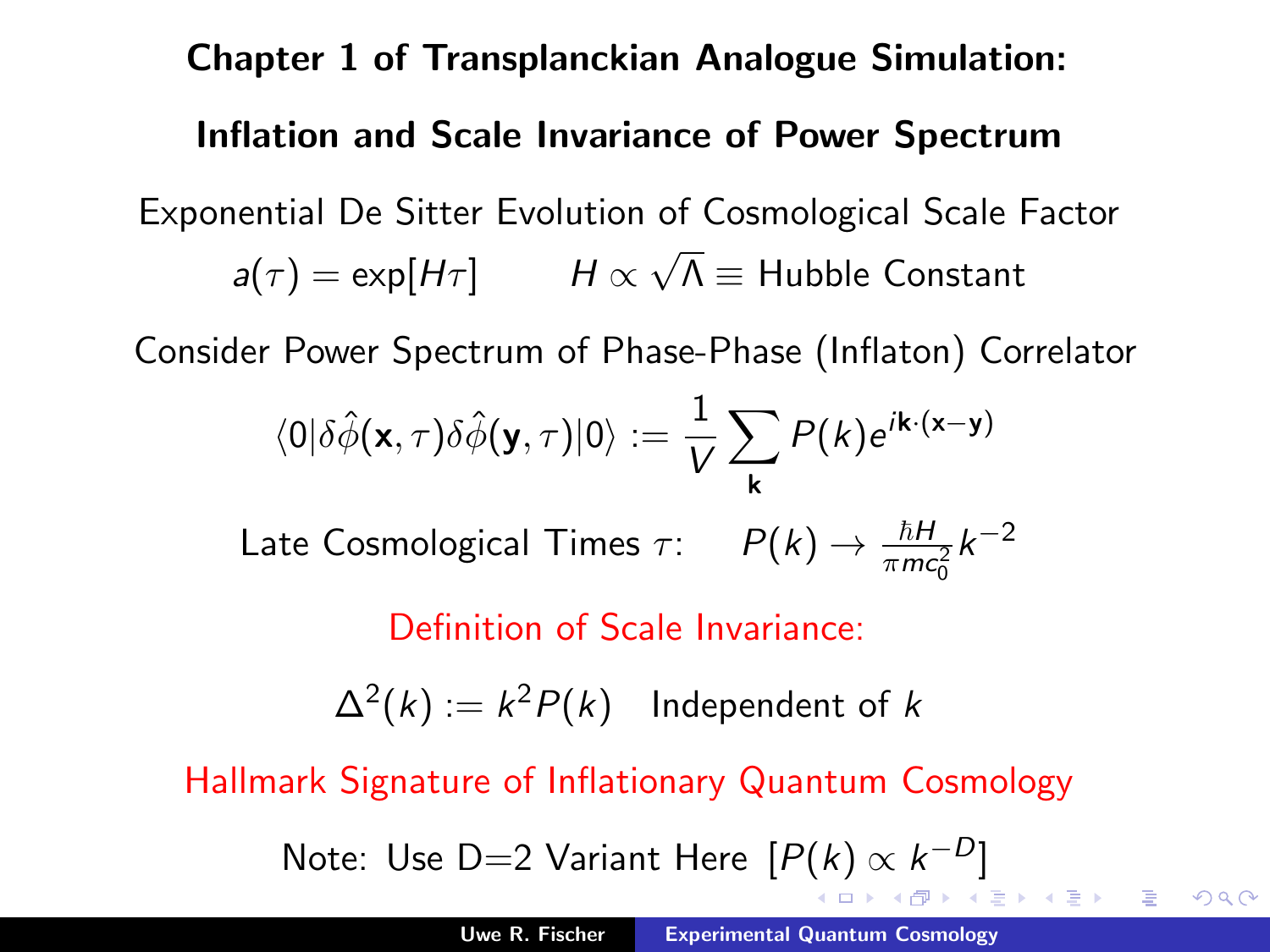### <span id="page-10-0"></span>Trans-Planckian Problem of Inflationary Cosmology

Comoving Wavelengths  $\lambda \sim \mathcal{O}(\lambda_{PI})$ Probe Planck Scale During Early Cosmological Stages

Scale Invariance Broken by Trans-Planckian Effects??

"Trans-Planckian Problem of Inflationary Cosmology" Martin & Brandenberger, PRD 63 (2001)

Problem: Dispersion Relation Not Known for "Real" Gravity No Quantum Gravity Exists!

 $\implies$  Take Analog Model with Well-Known Microscopics:

Condensed Matter Physics Comes to the Rescue...

Volovik, "The Universe in a Helium Droplet", Oxford UP

경기 《경기》 경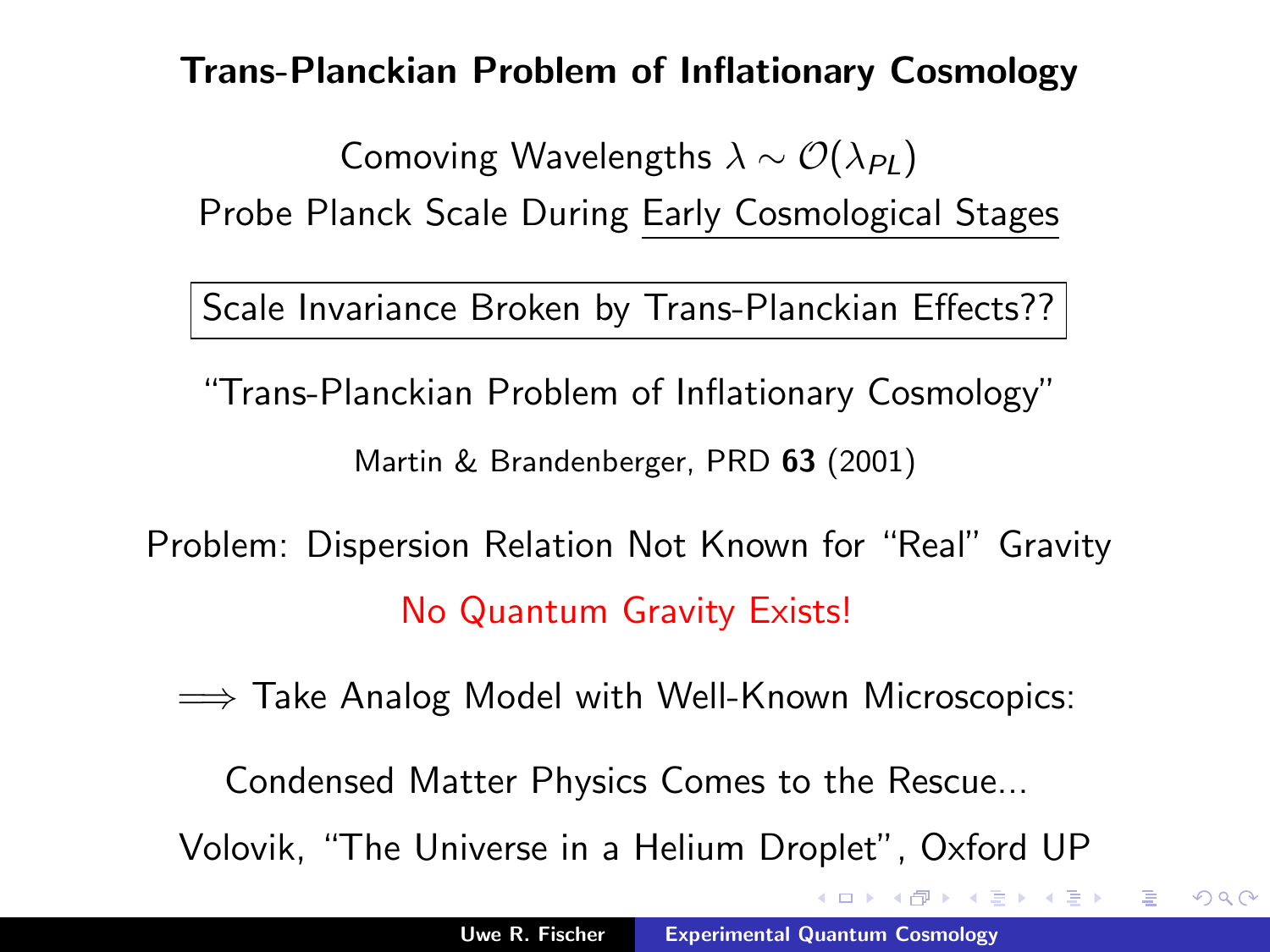# <span id="page-11-0"></span>Dipolar Bose-Einstein Condensate

$$
V_{dd}(\bm{r}) = \frac{3g_d}{4\pi} \frac{1 - 3z^2/|\bm{r}|^2}{|\bm{r}|^3} \qquad g_d \propto \mu_{m,e}^2
$$

Pancake With ⊥-Polarized Dipoles For Stability Large Magnetic Dipole Moment  $\mu_m$ : Cr, Dy, Er (Tune in Addition Contact Coupling with Feshbach...) Pfau (Stuttgart), Lev (Stanford), Ferlaino (Innsbruck) Modugno (Firenze, Pisa) [more to come...]

Electrically Dipolar BEC: Ongoing [Wor](#page-10-0)[k i](#page-12-0)[n](#page-10-0) [P](#page-11-0)[r](#page-12-0)[ogr](#page-0-0)[es](#page-38-0)[s](#page-0-0)  $\Omega$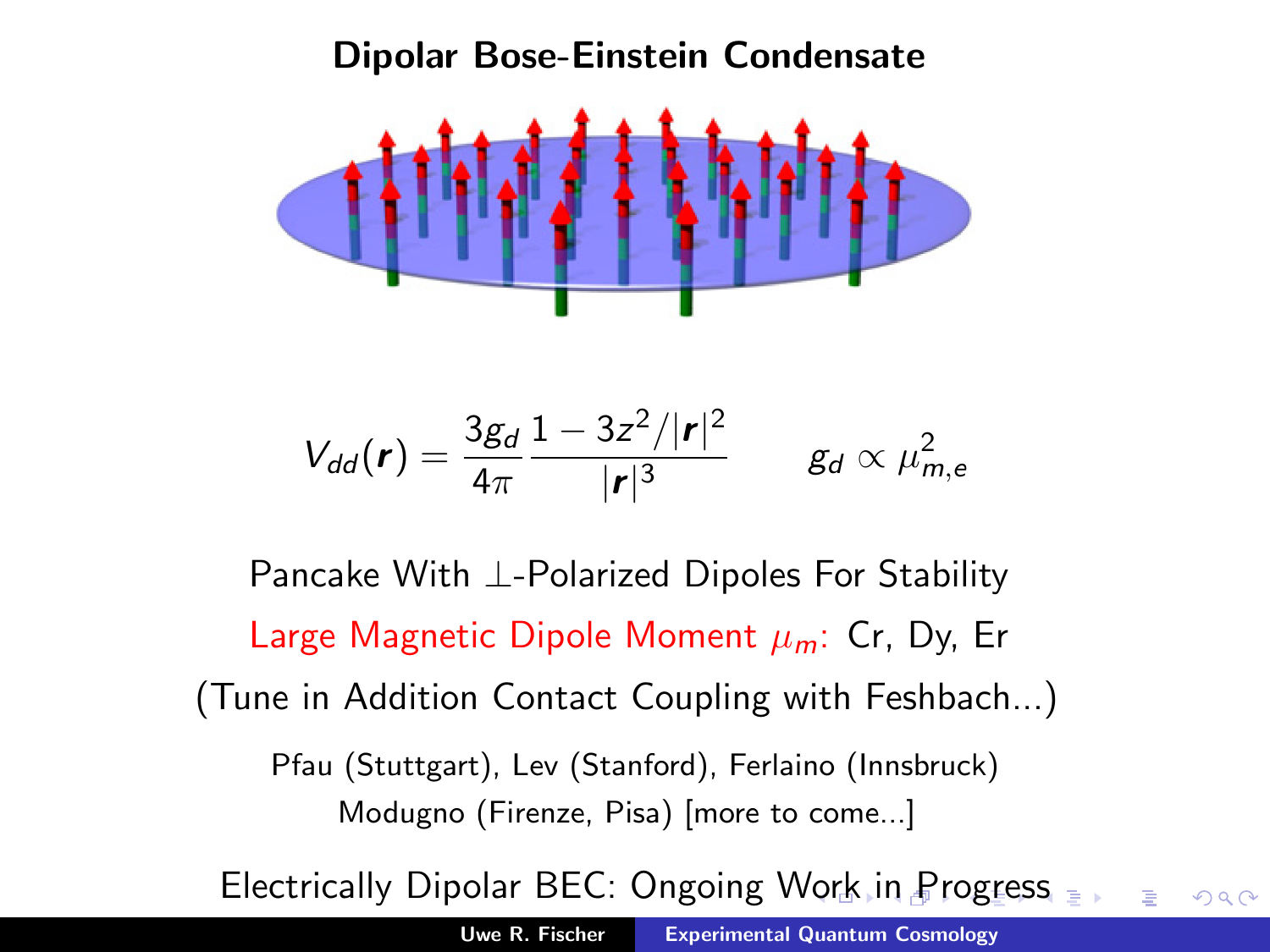### (Quasi-2D) Bogoliubov Excitations

<span id="page-12-0"></span>

$$
\frac{\varepsilon^2}{(\hbar\omega_{z,0})^2} = A\zeta^2 \left(1 - \frac{3R}{2}\zeta \exp[\zeta^2/2] \operatorname{erfc}[\zeta/\sqrt{2}]\right) + \frac{\zeta^4}{4}
$$

$$
A \propto \rho_0 d_z^2 g_d / R \quad \text{Chemical Potential}
$$

$$
R = \sqrt{\pi/2} (1 + g_c/2g_d)^{-1} \simeq \sqrt{\pi/2} \quad \text{Coupling Ratio}
$$

URF, PRA Rapids 73 (2006)

 $\leftarrow$   $\Box$ 

A × 手  $\leftarrow \Xi \rightarrow$ 

 $\equiv$ 

 $299$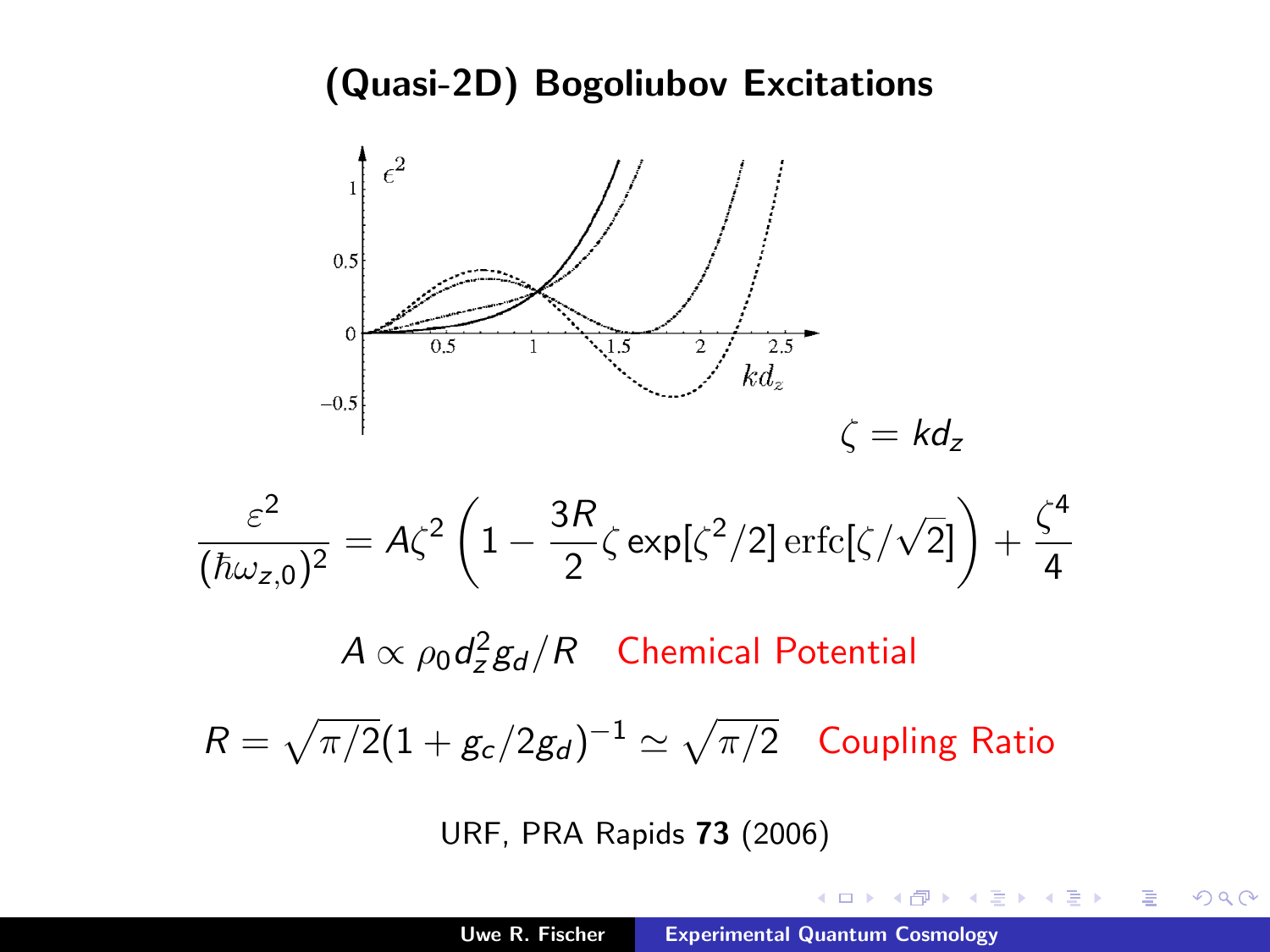### Definition of "Trans-Planckian" Physics

Beyond Linear (Sound) Part: Physics not (Pseudo-)Lorentz Invariant

Large Dipolar Coupling  $(R\to\sqrt{\pi/2})$ : Curvature Negative

Dispersion Develops "Roton" Minimum

Impact of High-Momentum, Low-Energy Quasi-Particles On (small-k) Quantum Fields in Curved Spacetime?

Question Here: Scale Invariance Maintained?

→ (重) → (重) → (重)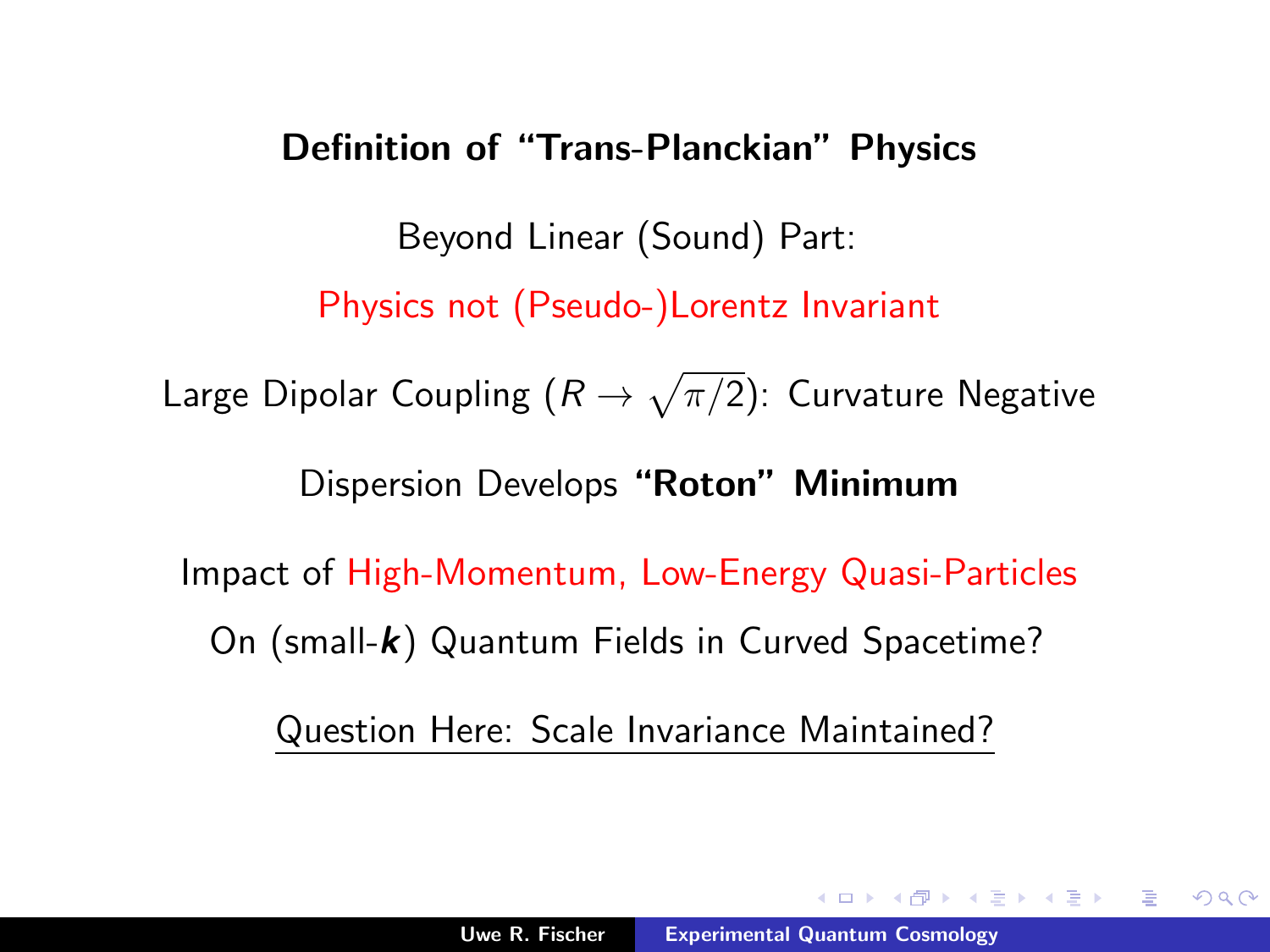### Scaling Expansion of Dipolar BEC

<span id="page-14-0"></span>Scaling Ansatz [Kagan et al., Castin & Dum (1996); Gritsev et al (2010)]

$$
\mathbf{x} := \frac{\mathbf{r}}{b(t)} \qquad \tau := \int_0^t \frac{dt'}{b^2(t')} \qquad \Psi(\mathbf{r}, t) := \exp\left[i\frac{mr^2}{2\hbar}\frac{\partial_t b}{b}\right] \frac{\psi(\mathbf{x}, \tau)}{b}
$$
\nprovided\n
$$
\sqrt{\frac{b^3 \partial_t^2 b + b^4 \omega^2(t)}{\omega_0^2}} = \frac{g_c(t)}{g_{c,0}b} = \frac{g_d(t)}{g_{d,0}b}
$$

Exact Solution for Constant  $g_c, g_d$ :

(Slow) Square Root Expansion

$$
b(t) = \sqrt{4Ht + 1}, \quad \omega^2(t) = \omega_0^2/b^5 + 4H^2/b^4
$$

**Robertson-Walker (a) and BEC (b) Universes** Have

Scale Factor Relation  $a^2 = b$  (Contact Interaction:  $a = b$ )

 $\Omega$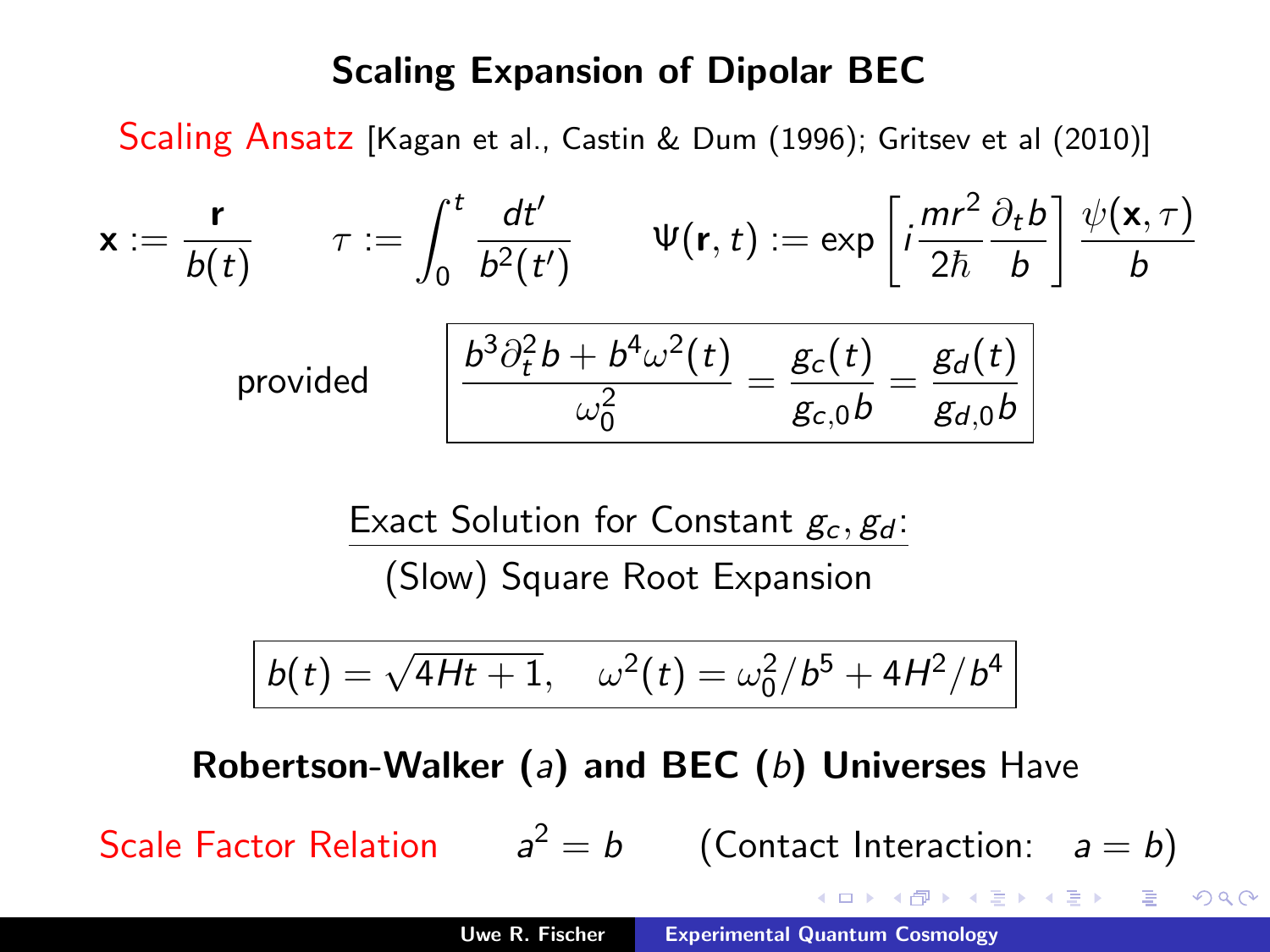### <span id="page-15-0"></span>Time-Dependent Bogoliubov Mode Functions

Analytical Solution when  $b(t)=\sqrt{4Ht+1}$ 

$$
\delta\tilde{\phi}_k(s)=s\sqrt{\frac{\pi\hbar\textit{VH}}{4mc_0^2k^2}}\Big[J_1(s)+iY_1(s)\Big]:=h_k(s)
$$

Initial Free Oscillation  $\implies$  Overdamped for Large s

$$
s(t) = \frac{c_0/H}{a(t)/k} \equiv \frac{\text{Hubble radius}}{\text{rescaled wavelength}}
$$

### Modes  $h_k(s)$  Correspond to Instantaneous Bunch-Davies Vacuum

[Chernikov & Tagirov; Schomblond & Spindel, Ann Inst H Poincaré IX & XXV (1968 & 1976); Bunch & Davies, Proc Roy Soc A 360 (1978)]

"BD Vacuum" ≡ (Quasi-)Particle-Vacuum Free-Falling Observer  $\Rightarrow$  Yields in (Formally) Infinite Past BEC Quasi-Particle Vacuum in Mi[nko](#page-14-0)[ws](#page-16-0)[k](#page-14-0)[i](#page-15-0) [S](#page-16-0)[pac](#page-0-0)[e](#page-38-0)

 $\Omega$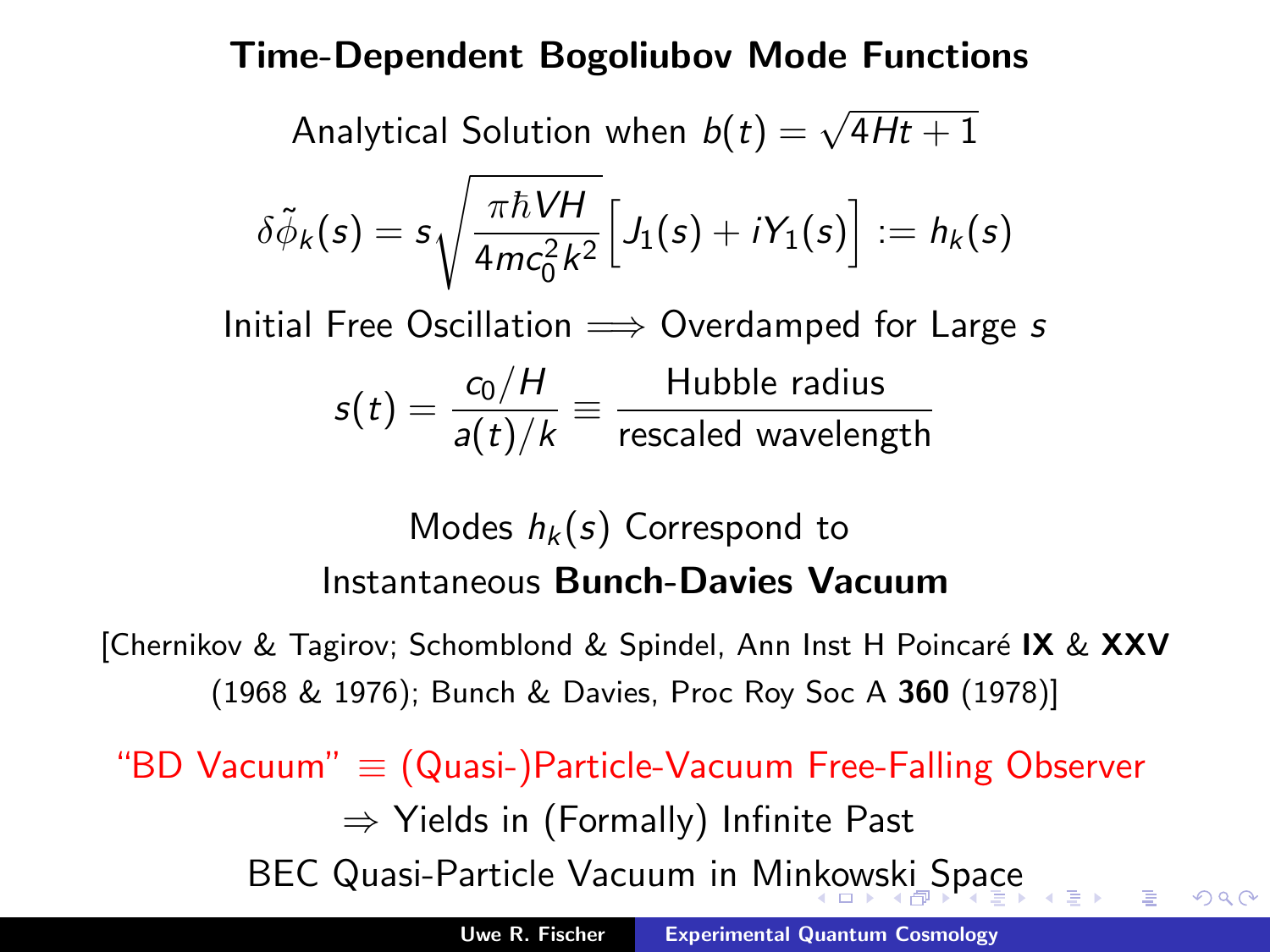Horizon Crossing and Mode Freezing In Conformal Time:  $ds^2 = a^2[d\eta^2 - d\mathbf{x}^2]$ 

<span id="page-16-0"></span>

"Galaxy Formation" in Analogue Inflationary Quantum Cosmology

⇐⇒ Bogoliubov Modes Get "Frozen In"

 $\equiv$ 

K 로 )

 $299$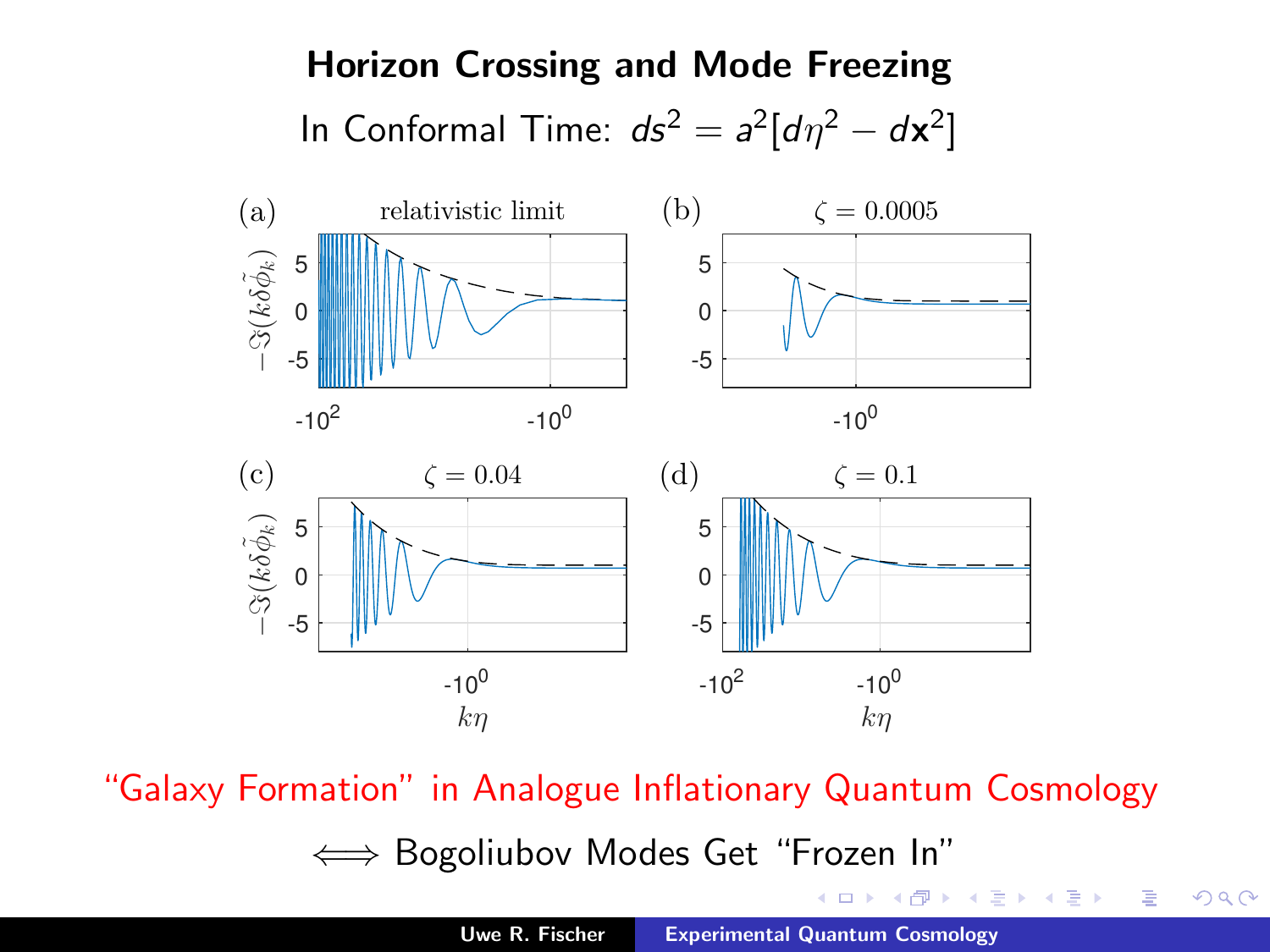### Violation of Scale Invariance?

Microscopic Excitation Spectrum During Expansion



Expansion: Gas Becomes More Dilute However: Initial "Roton" Minimum Leaves Imprint On Power Spectrum of Phase-Phase Correlations  $\implies$  **Window on Transplanckian Physics** In Early (Analogue) Universe!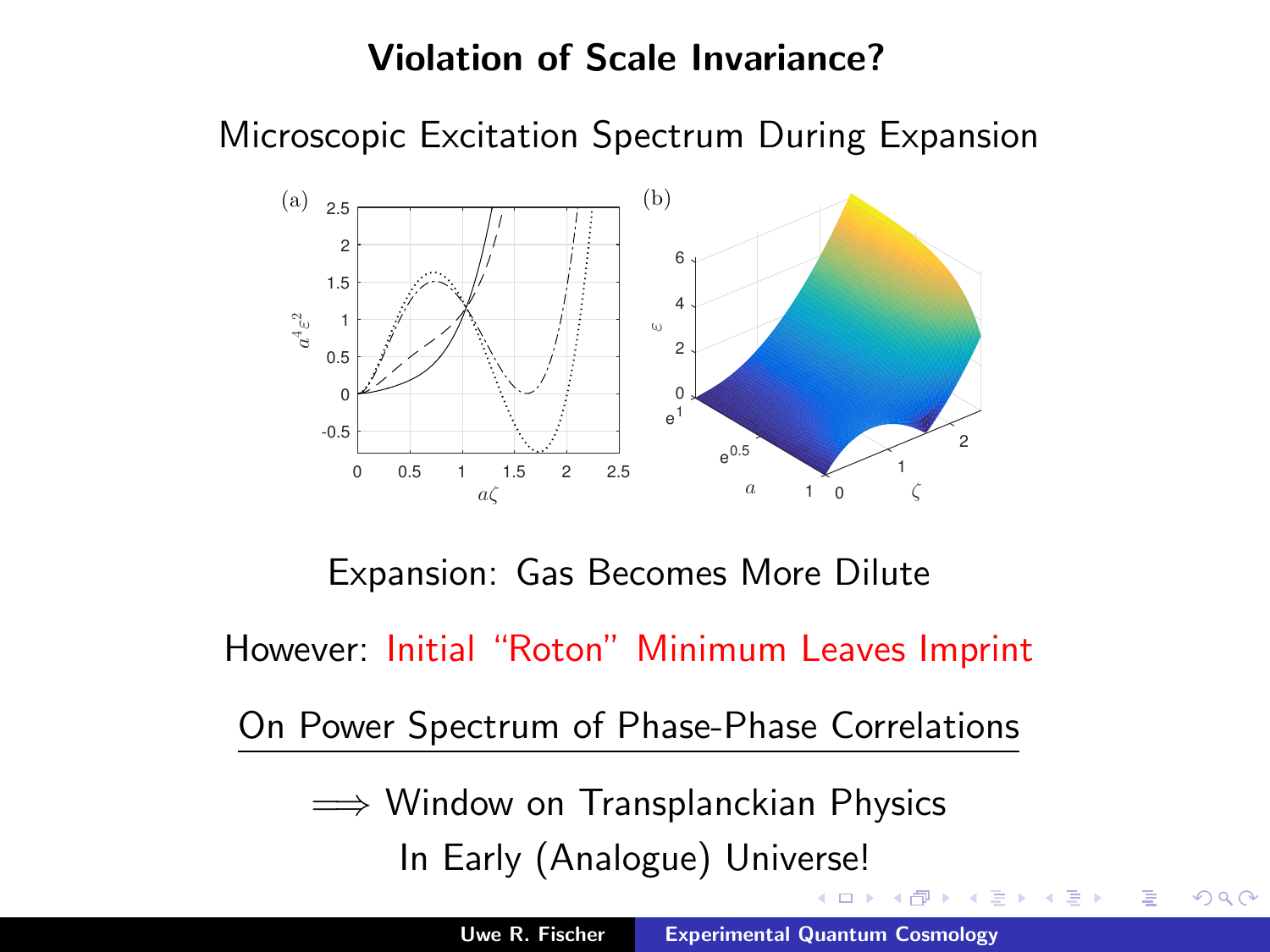Phase-Phase Correlations in Fourier Space: Power Spectrum



Significant Violations of Scale Invariance For Almost Critical (Initial) Spectrum Roton Minimum Imprint! Adiabaticity of Mode Propagation Violated for Deep Minimum Ch¨a & URF, PRL 118, 130404 (2017)

つへへ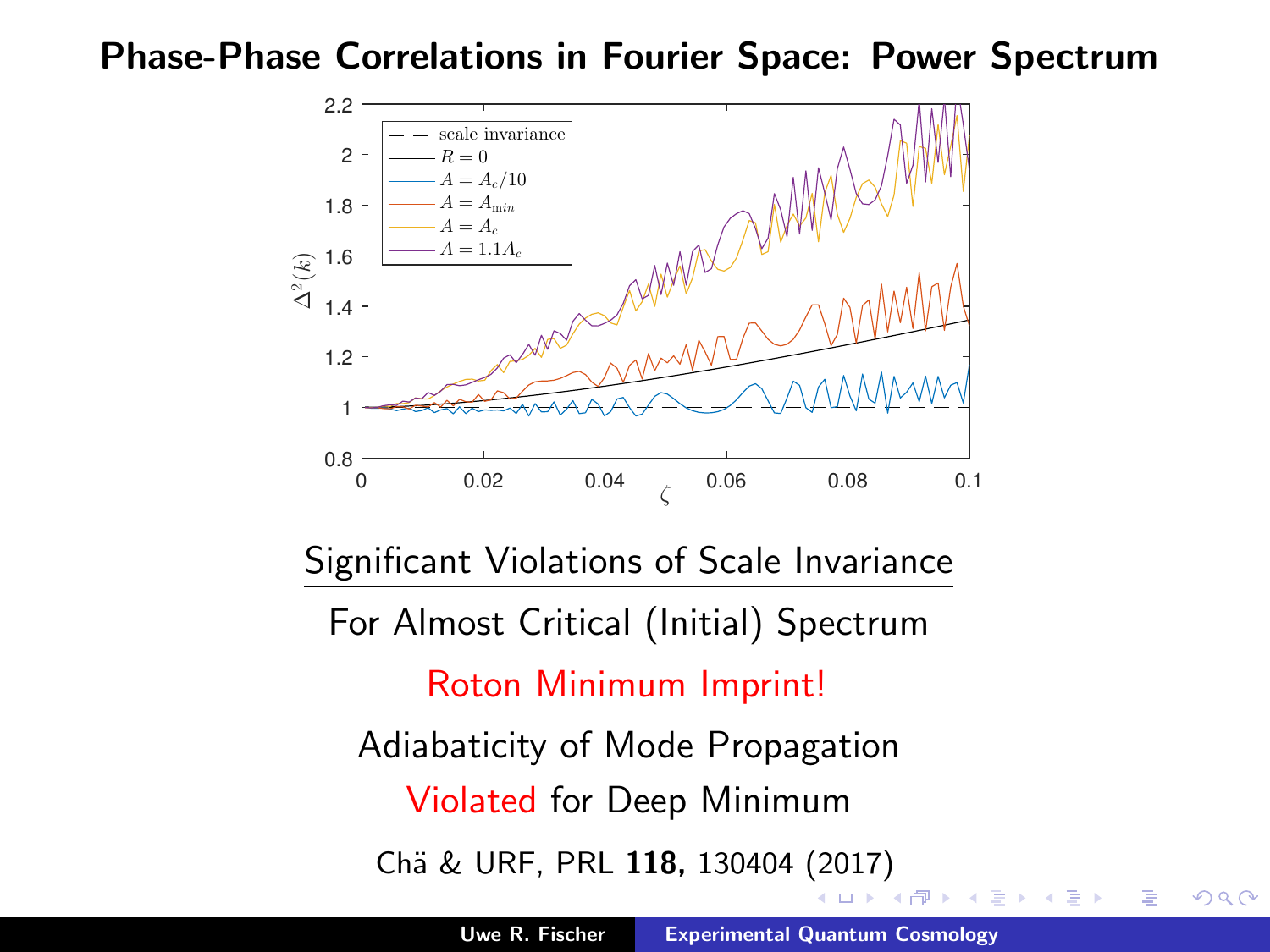Chapter 2 of Transplanckian Analogue Simulation: Roton Entanglement and Steering in Quenched Condensates Dynamical Casimir Effect (aka Cosmological Particle Production) Here: Created by Quench of Sound Speed  $\implies$  Pairs of Quasiparticles Created with Momenta **k** and  $-$ **k** 

Enhanced Production Near Roton Minimum (Heisenberg Helps...)

Quasiparticle Pairs Entangled/Steered?

Dilute Gas: Tractable with Time-Dependent Bogoliubov Theory

 $\mathcal{A} \oplus \mathcal{B} \rightarrow \mathcal{A} \oplus \mathcal{B} \rightarrow \mathcal{A} \oplus \mathcal{B} \rightarrow \mathcal{B} \oplus \mathcal{B}$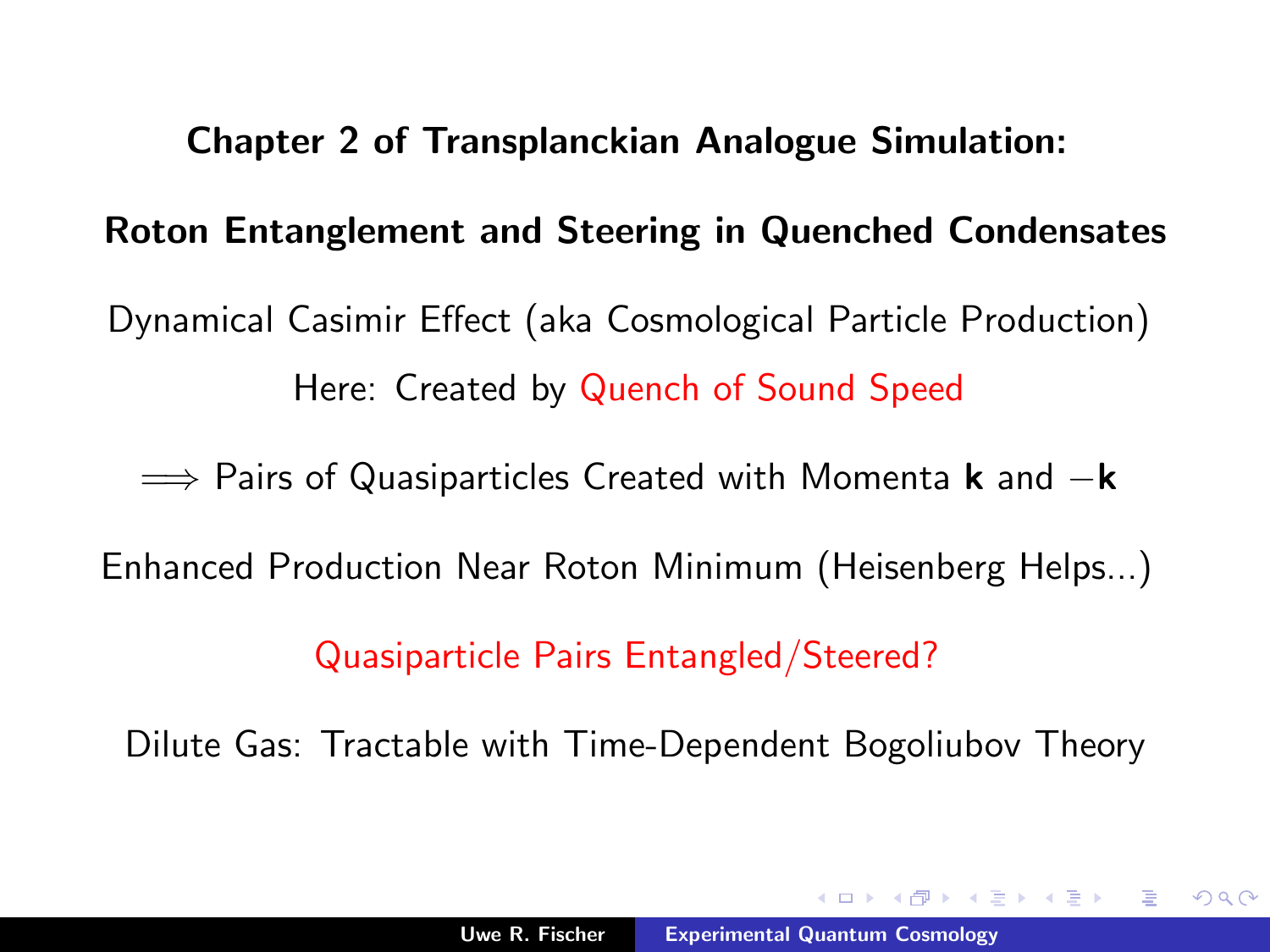### Entanglement and Steering Primer

Entanglement  $\equiv$  Nonseparability of Quantum States Entanglement: Schrödinger, Naturwissenschaften 23 (1935)

Steerable States  $\equiv$  Subset of Nonseparable States Steering: Schrödinger, Math Proc Cambr Phil Soc 31 (1935)

Bipartite Steerable States Have "Half" of Bell-Nonlocality:

Alice Performs Uncharacterized Measurements Not Accessible (Hidden) to Bob

 $\implies$  Inferred Standard Dev of Noncommuting A, B Observables Can Violate Standard Heisenberg Uncertainty Relation

Steerable Quantum States

(a) Subset of Entangled States

(b) Superset of Bell States

④重 ※ ④重 ※ …

重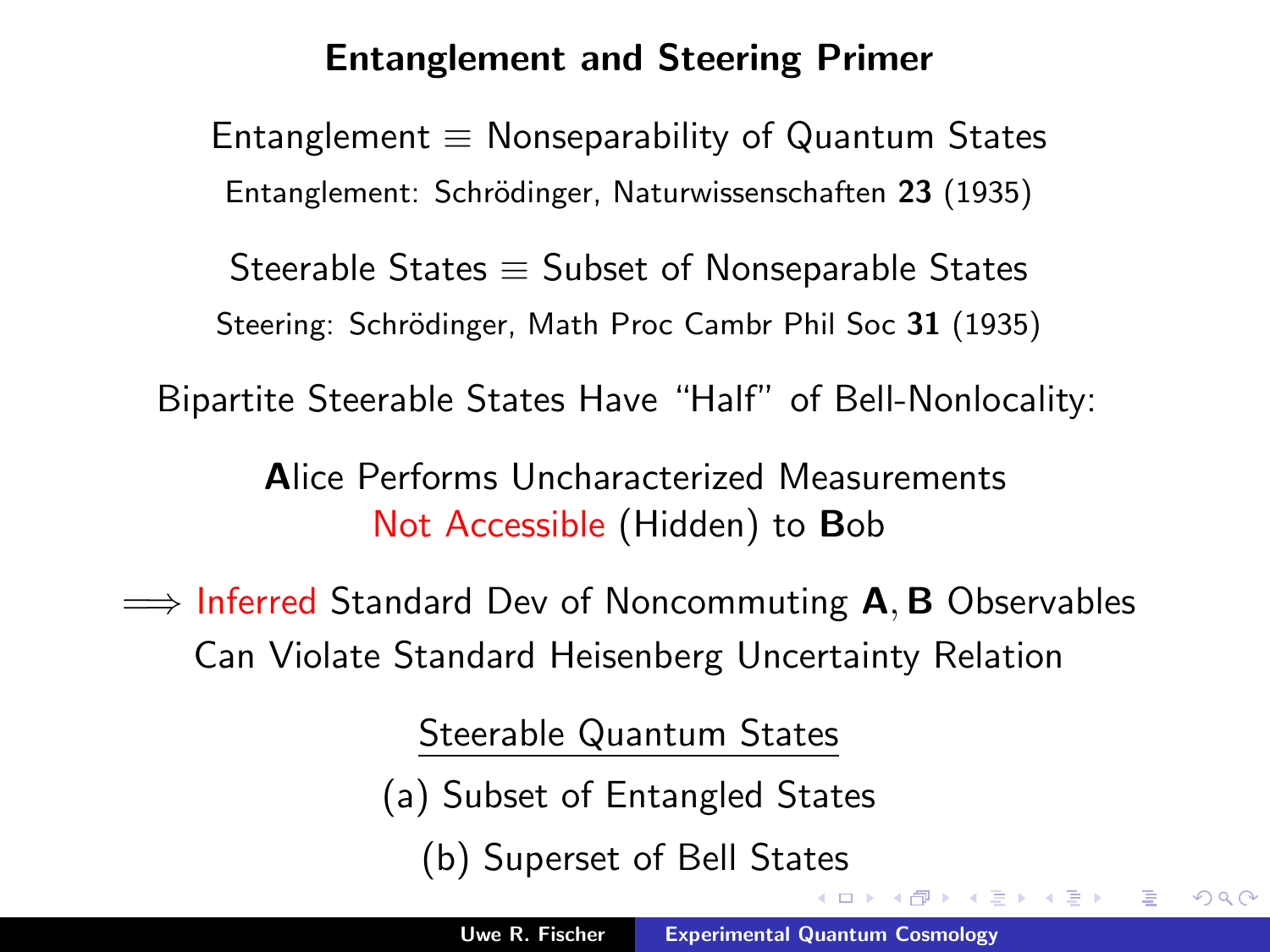### Entanglement and Steering Criteria for CV Systems

Density Fluctuation Operator

$$
\frac{\delta \hat{\rho}_{\mathbf{k}}(\tau)}{\rho_0} = (u_{\mathbf{k}} + v_{\mathbf{k}})(\hat{\varphi}_{\mathbf{k}}(\tau) + \hat{\varphi}_{-\mathbf{k}}^{\dagger}(\tau))
$$

 $u_{\mathbf{k}}$ ,  $v_{\mathbf{k}}$  Bogoliubov Transformation Amplitudes

 $\hat{\varphi}_{\mathbf{k}}$  Quasiparticle Field Operators

Density-Density Correlation Function

$$
G_{2,\mathbf{k}}(\tau)=\frac{\langle |\delta\hat{\rho}_{\mathbf{k}}(\tau)|^2\rangle}{\rho_0^2}=(u_{\mathbf{k}}+v_{\mathbf{k}})^2(2n_{\mathbf{k}}+1+2\Re[c_{\mathbf{k}}e^{-2i\omega_{\mathbf{k}}\tau}])
$$

 $n_{\mathbf{k}}=\langle\hat{b}_{\mathbf{k}}^{\dagger}\hat{b}_{\mathbf{k}}\rangle$  Mean Quasiparticle Occupation Number

 $c_{\mathbf{k}}=\langle\hat{b}_{\mathbf{k}}\hat{b}_{-\mathbf{k}}\rangle$  Quasiparticle Pair Amplitude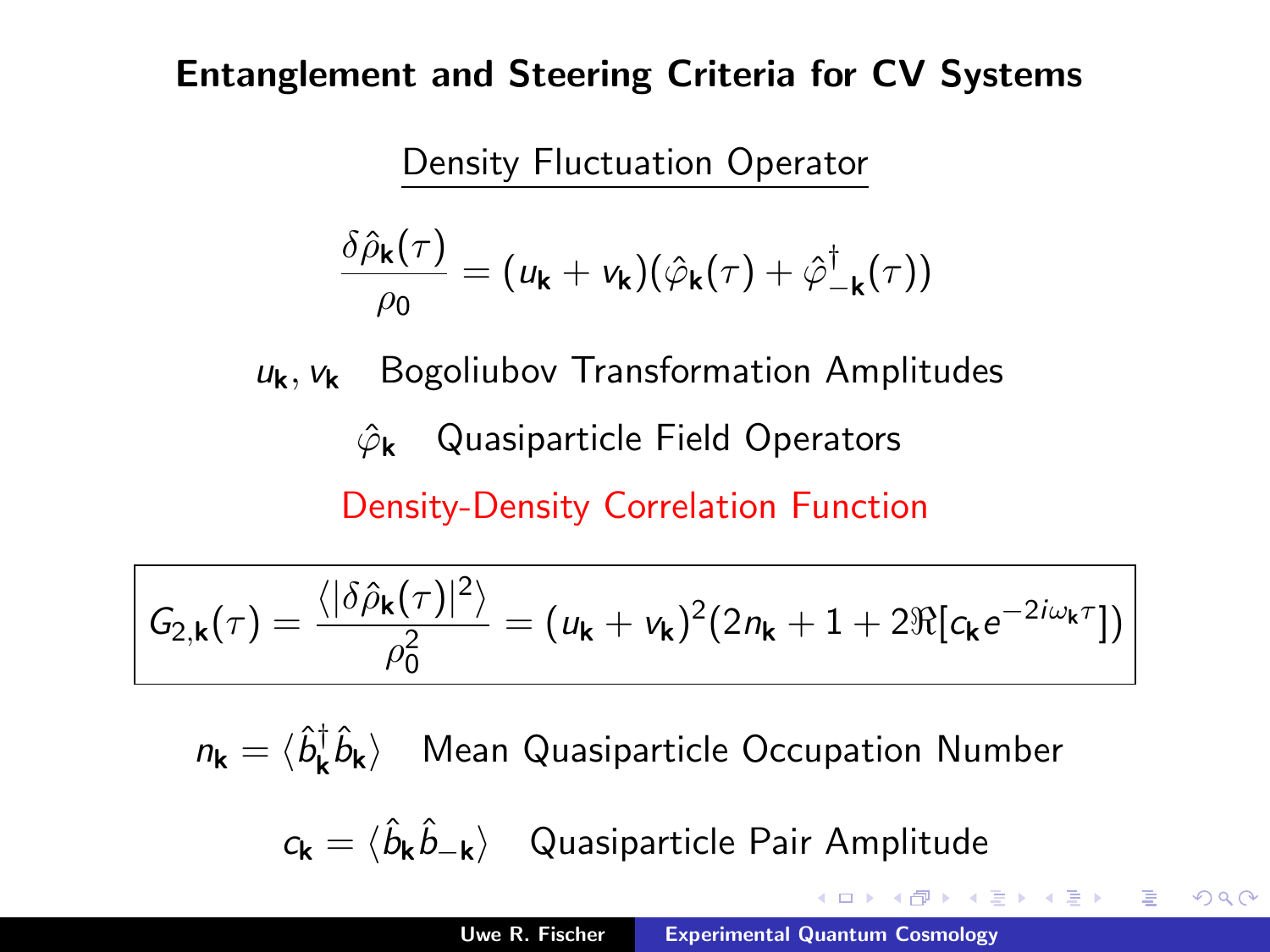### Assessing Entanglement and Steering

Density-Density Correlations:

Experimentally Accessible Measure of Quasiparticle Entanglement

Robertson, Michel, Busch & Parentani PRA 89 (2014), PRD 95 & 96 (2017)

Finazzi & Carusotto, PRA 90 (2014)

$$
G_{2,\mathbf{k}}(\tau) < G_{2,\mathbf{k}}^{\text{vac}} = (u_{\mathbf{k}} + v_{\mathbf{k}})^2 \quad \text{[Nonseparable]}
$$
\n
$$
G_{2,\mathbf{k}}(\tau) < \frac{1}{2} G_{2,\mathbf{k}}^{\text{vac}} \quad \text{[Steerable, More Strict Criterion!]}
$$

 $\implies$  Vacuum Amplitude of Density-Density Correlations Decides On Entanglement and Steering

④ 重 お ④ 重 お …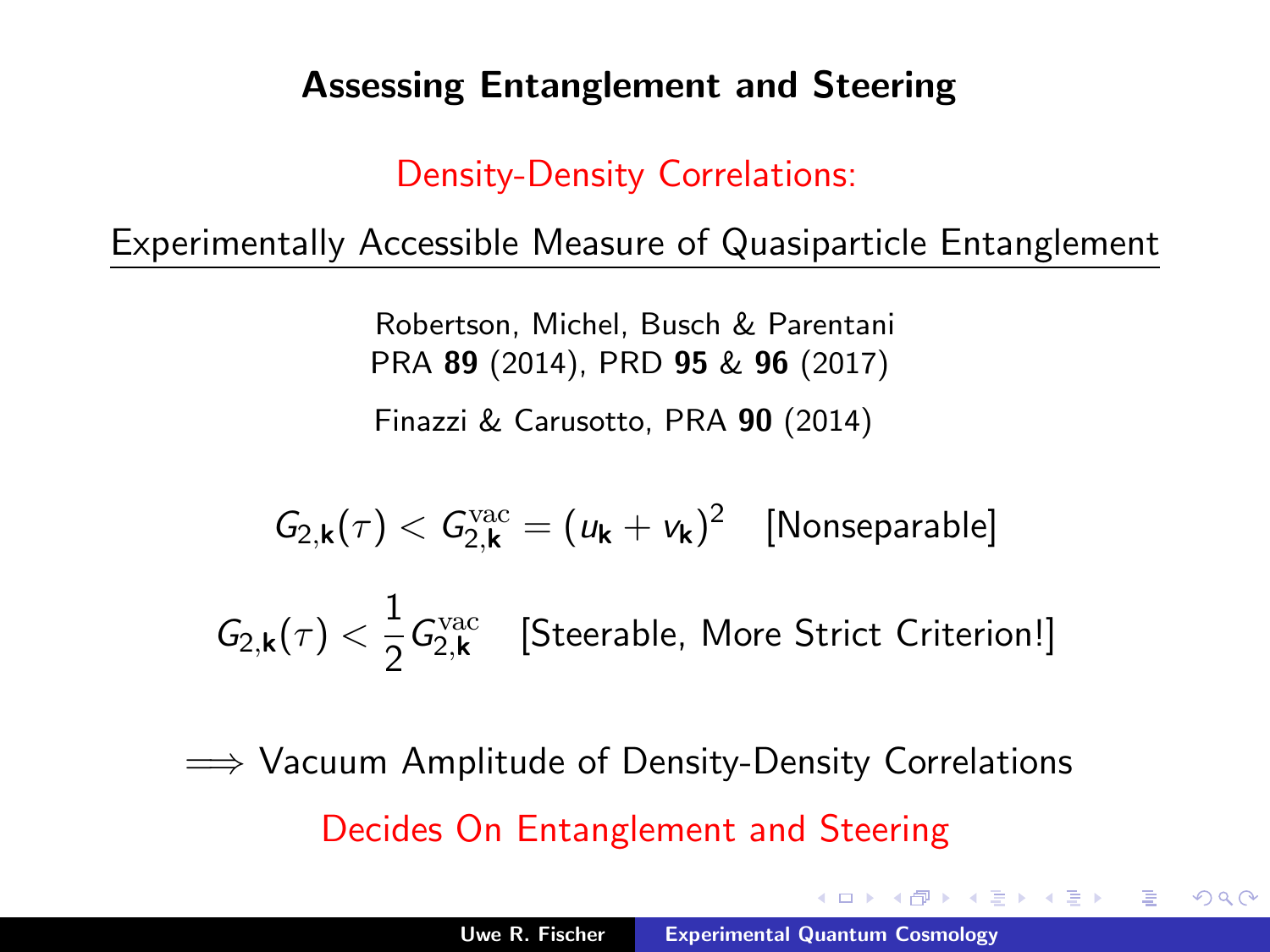

### Correlation Peak at Roton Minimum

Contact Interactions: No Peak

**K ロ ▶ K 伊 ▶** 

E

Эx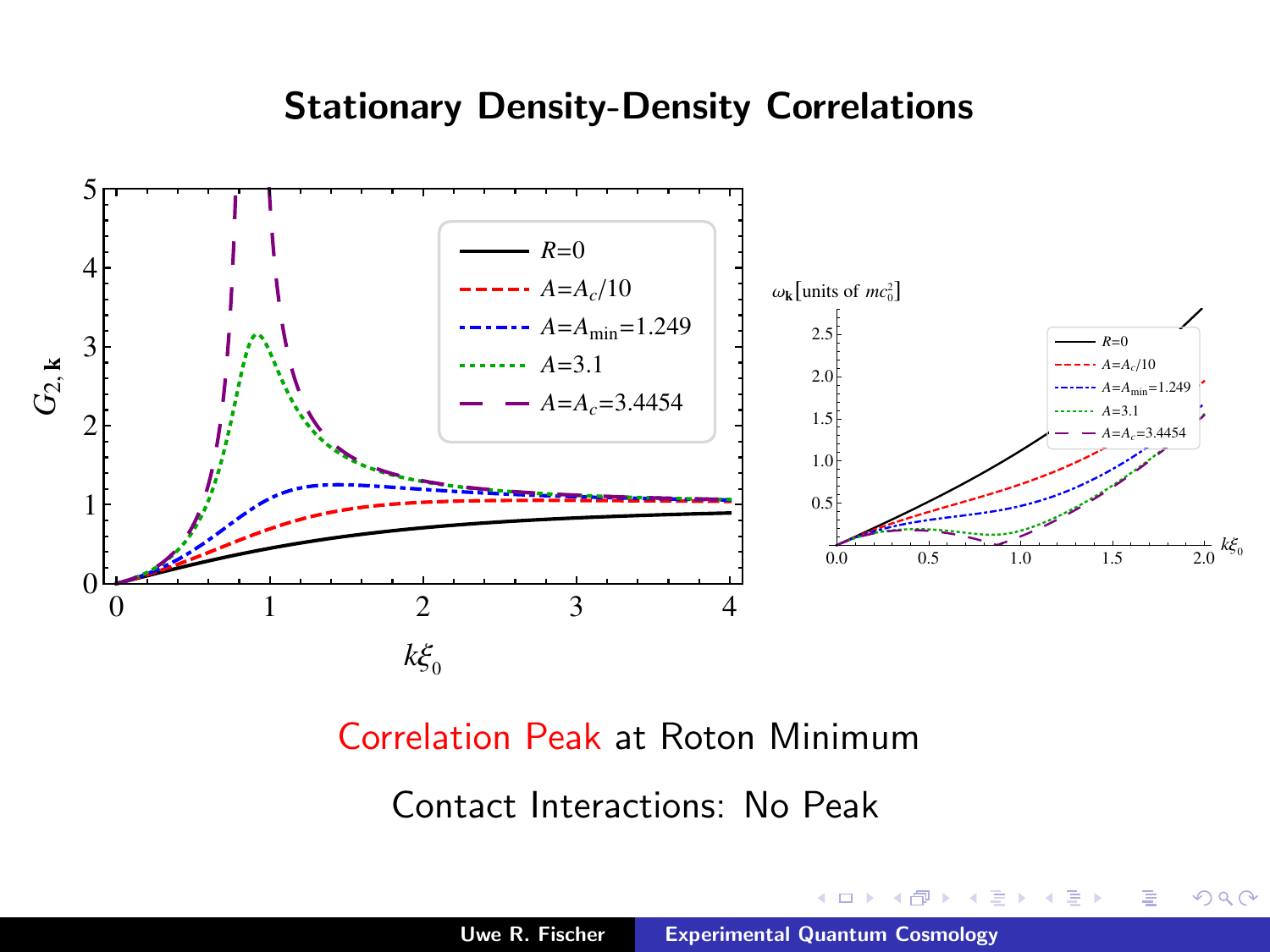### Quench of Sound Speed





 $\leftarrow$   $\Box$ 

 $\equiv$ 

**In** 

E

 $299$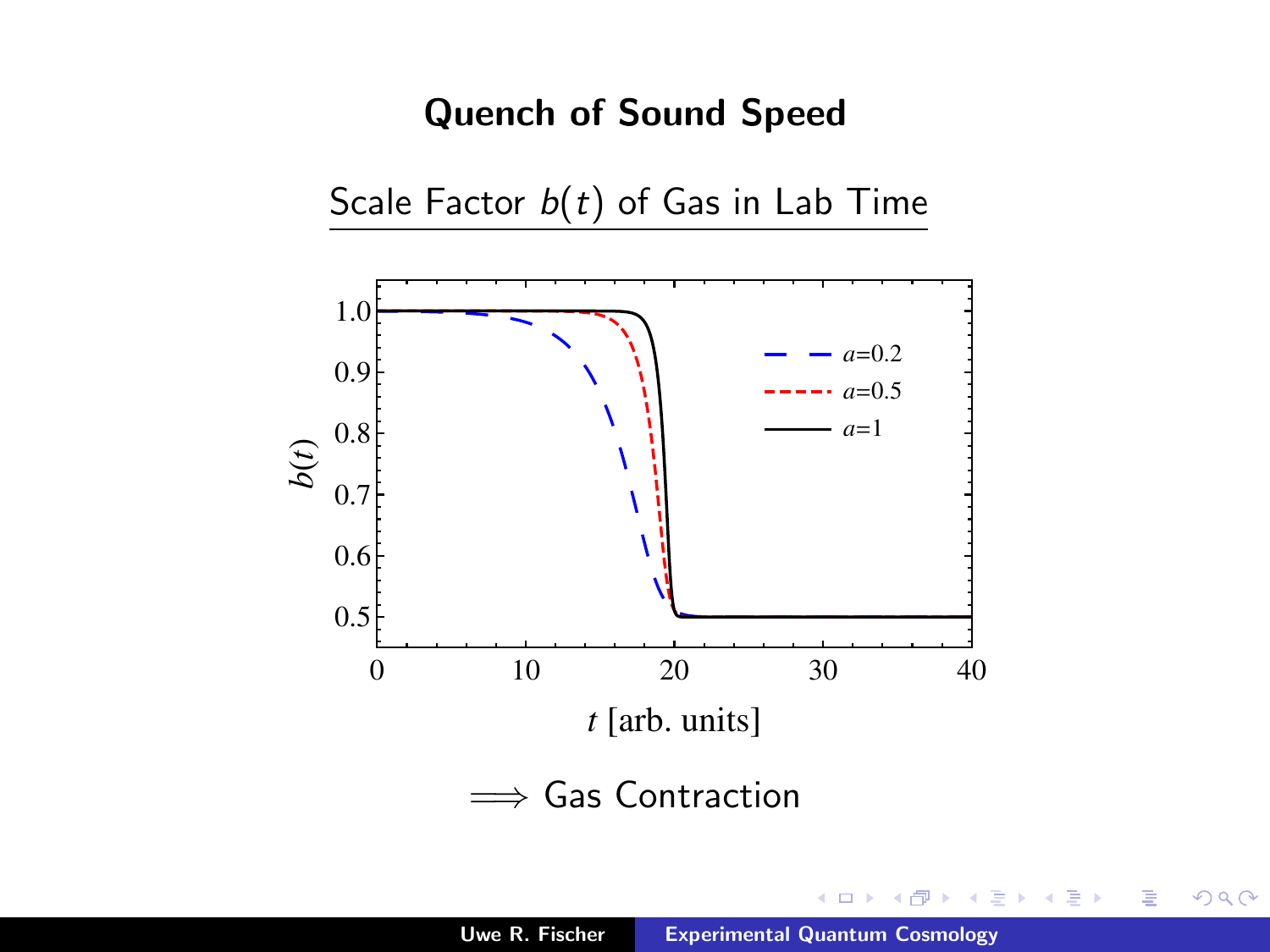### Roton-Enhanced Entanglement and Steering



Increasing Roton Depth  $\Rightarrow$  Increased Entanglement Potential

 $4.17 \times$ 

 $\leftarrow$   $\overline{m}$   $\rightarrow$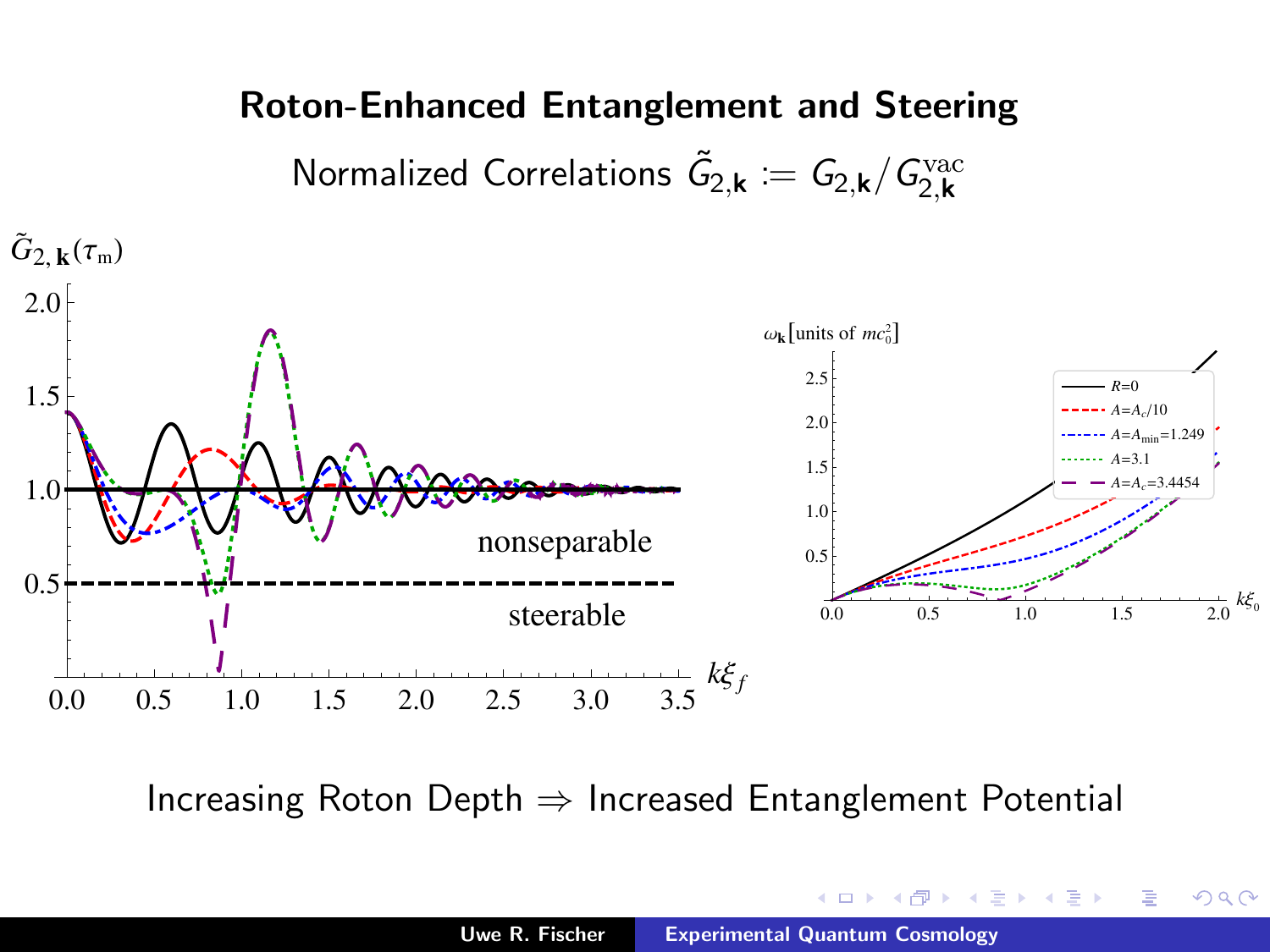### Visualization with Envelopes and  $T \neq 0$



Temperature  $T = 0$ 

 $T = mc_0^2$ 

 $2Q$ 

扂

Black: Solely Contact Interactions

Purple: Critical Dipole-Dipole Interaction Dominated Gas

 $\implies$  Roton Minimum Generally Strongly Enhances Entanglement and Steering

Tian, Chä & URF, Phys. Rev. A 97, 063611 (2018)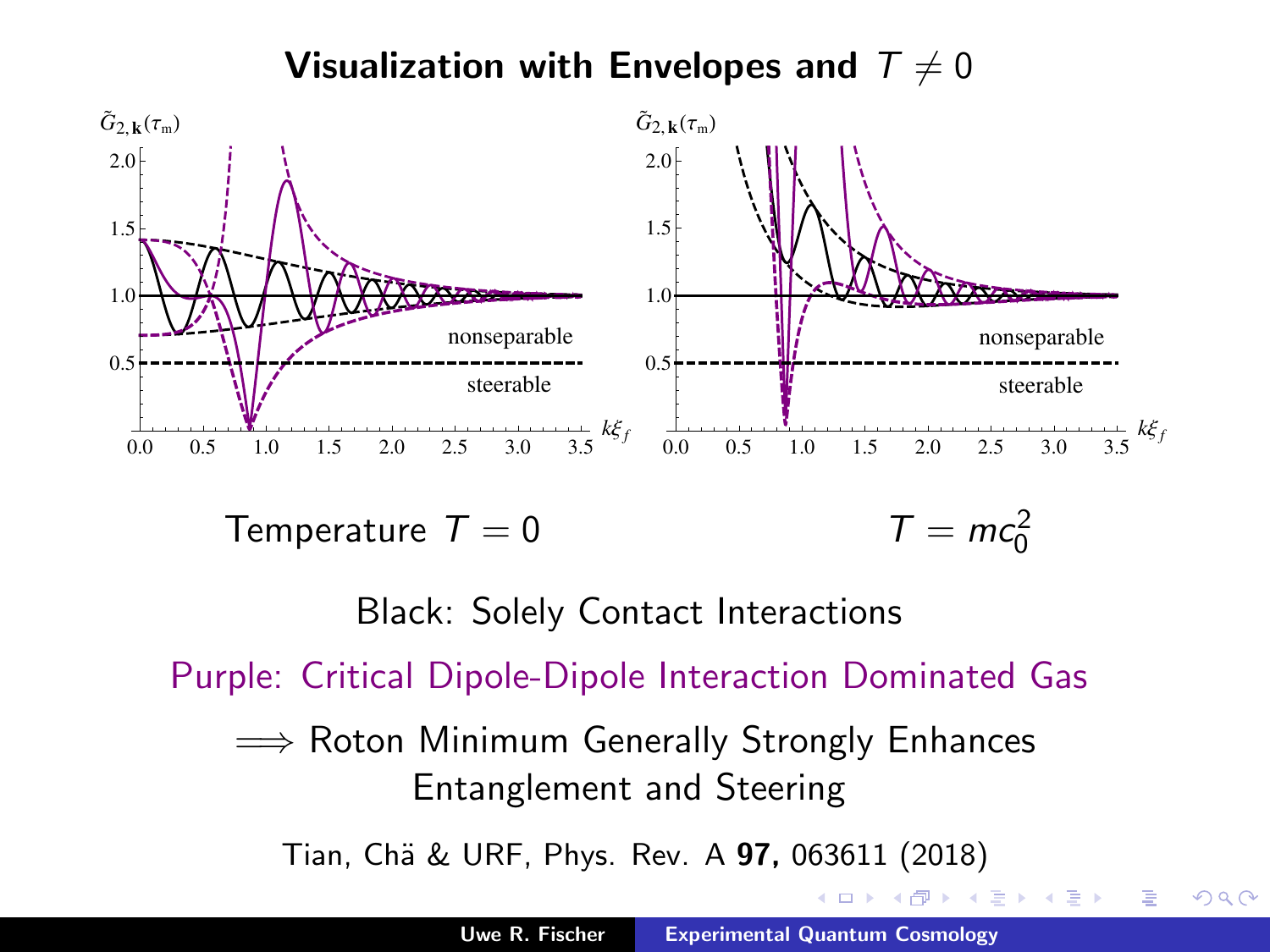### Chapter 1 of Analogue TransPlanckian Simulation

**Trans-Planckian Problem of Inflationary Cosmology** Experimentally Accessible in Dipolar BEC

④重き ④重き 。

重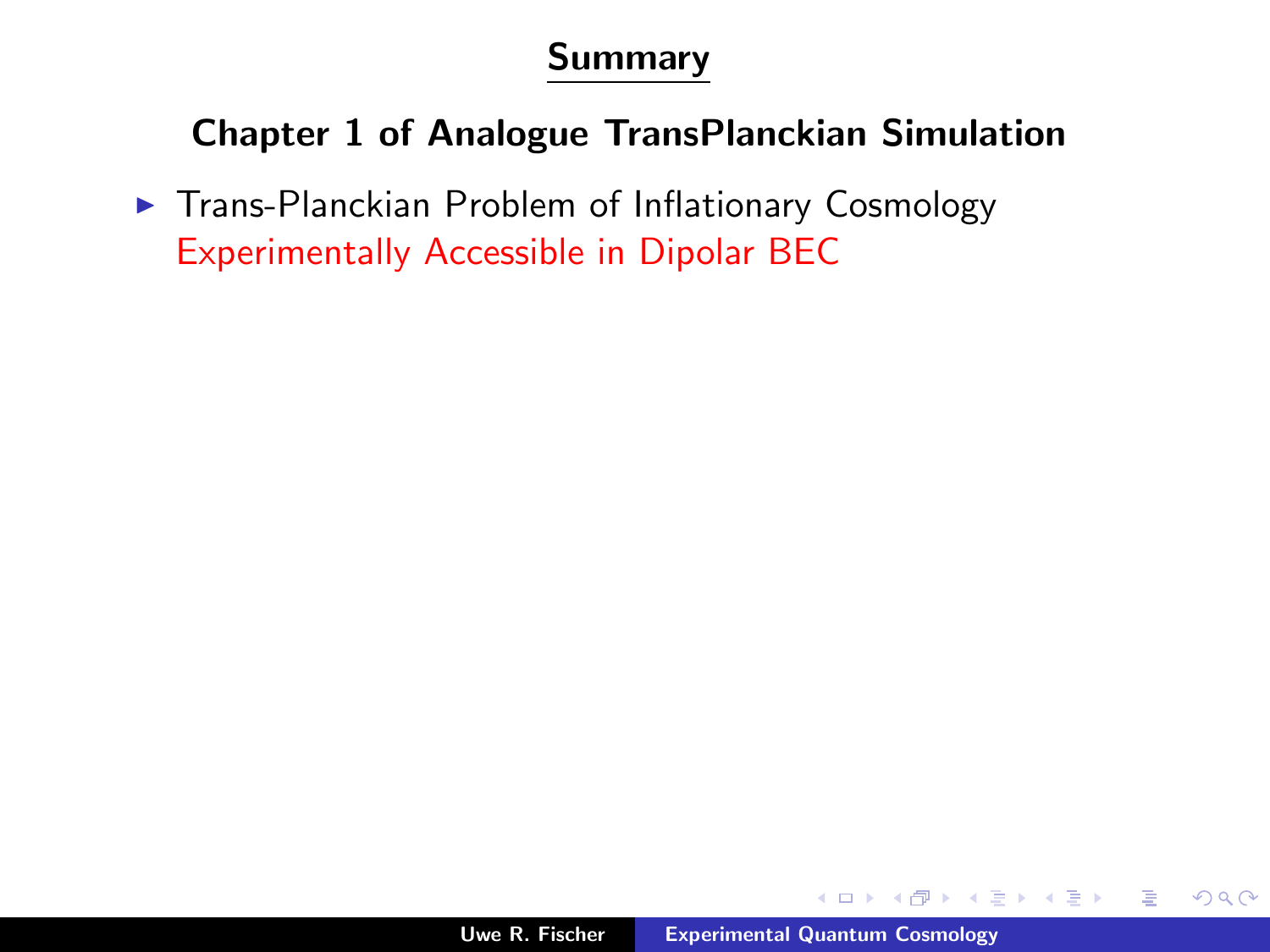### Chapter 1 of Analogue TransPlanckian Simulation

- **Figure 1** Trans-Planckian Problem of Inflationary Cosmology Experimentally Accessible in Dipolar BEC
- $\triangleright$  Violations of Scale Invariance Observable: First Such Analogue Gravity System! More Typically: No Violations [cf Niemeyer and Parentani, PRD 64 (2001)]

 $2Q$ 

4 三 日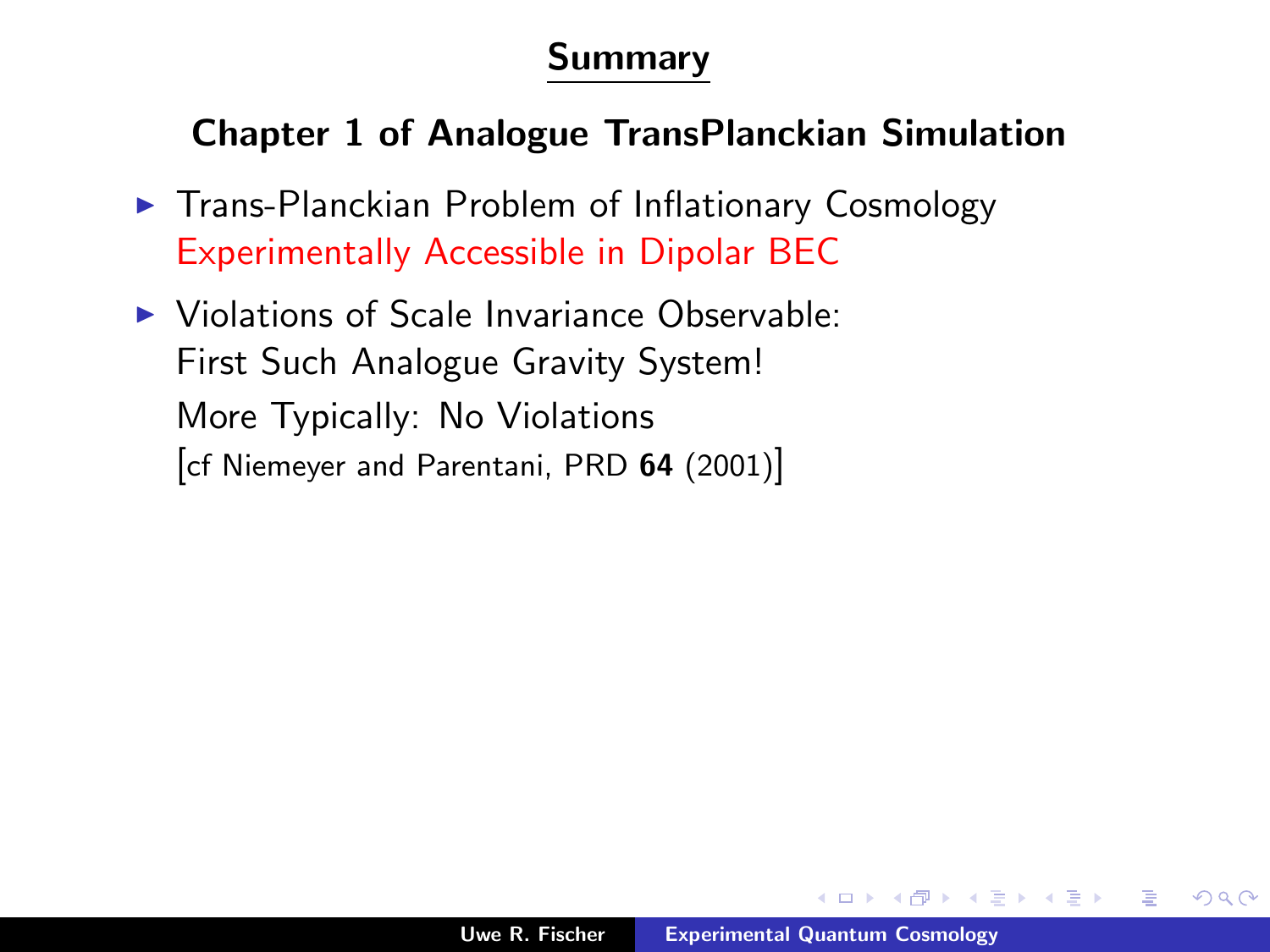### Chapter 1 of Analogue TransPlanckian Simulation

- **Figure 1** Trans-Planckian Problem of Inflationary Cosmology Experimentally Accessible in Dipolar BEC
- $\triangleright$  Violations of Scale Invariance Observable: First Such Analogue Gravity System! More Typically: No Violations [cf Niemeyer and Parentani, PRD 64 (2001)]
- **However: Even With "Roton Minimum"** Exact Scale Invariance Possible!

Details of Transplanckian Dispersion Matter Chä & URF, PRL 118, 130404 (2017) [in Supplement]

へのへ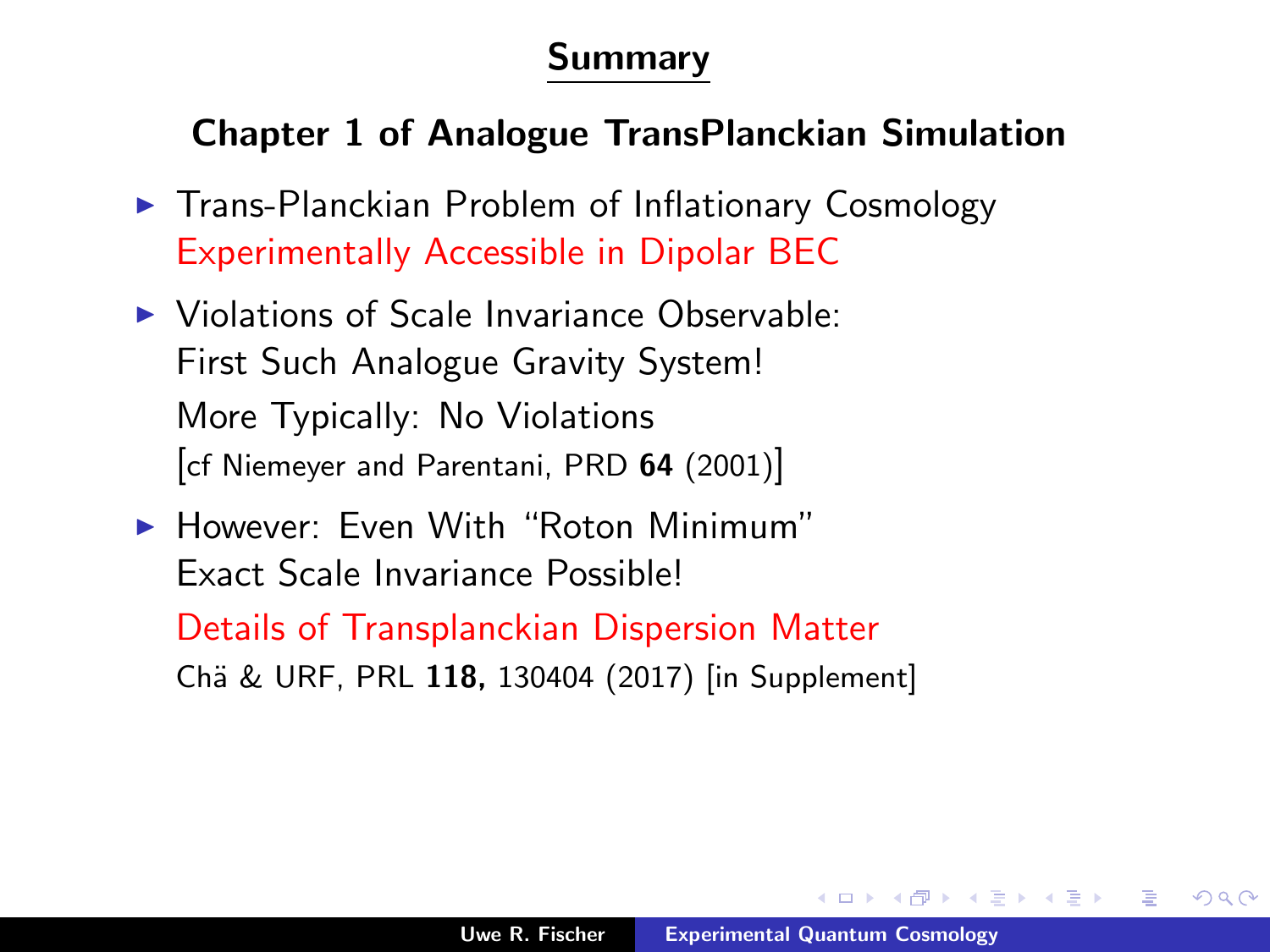### Chapter 1 of Analogue TransPlanckian Simulation

- **Trans-Planckian Problem of Inflationary Cosmology** Experimentally Accessible in Dipolar BEC
- $\triangleright$  Violations of Scale Invariance Observable: First Such Analogue Gravity System! More Typically: No Violations [cf Niemeyer and Parentani, PRD 64 (2001)]
- **However: Even With "Roton Minimum"** Exact Scale Invariance Possible!

Details of Transplanckian Dispersion Matter Chä & URF, PRL 118, 130404 (2017) [in Supplement]

 $\triangleright$  Strong Quantum Fluctuations of Electric-Dipole BEC: Possible Influence on Early (Pre-Metric?) Stage of Cosmological Evolution

 $\lambda$  =  $\lambda$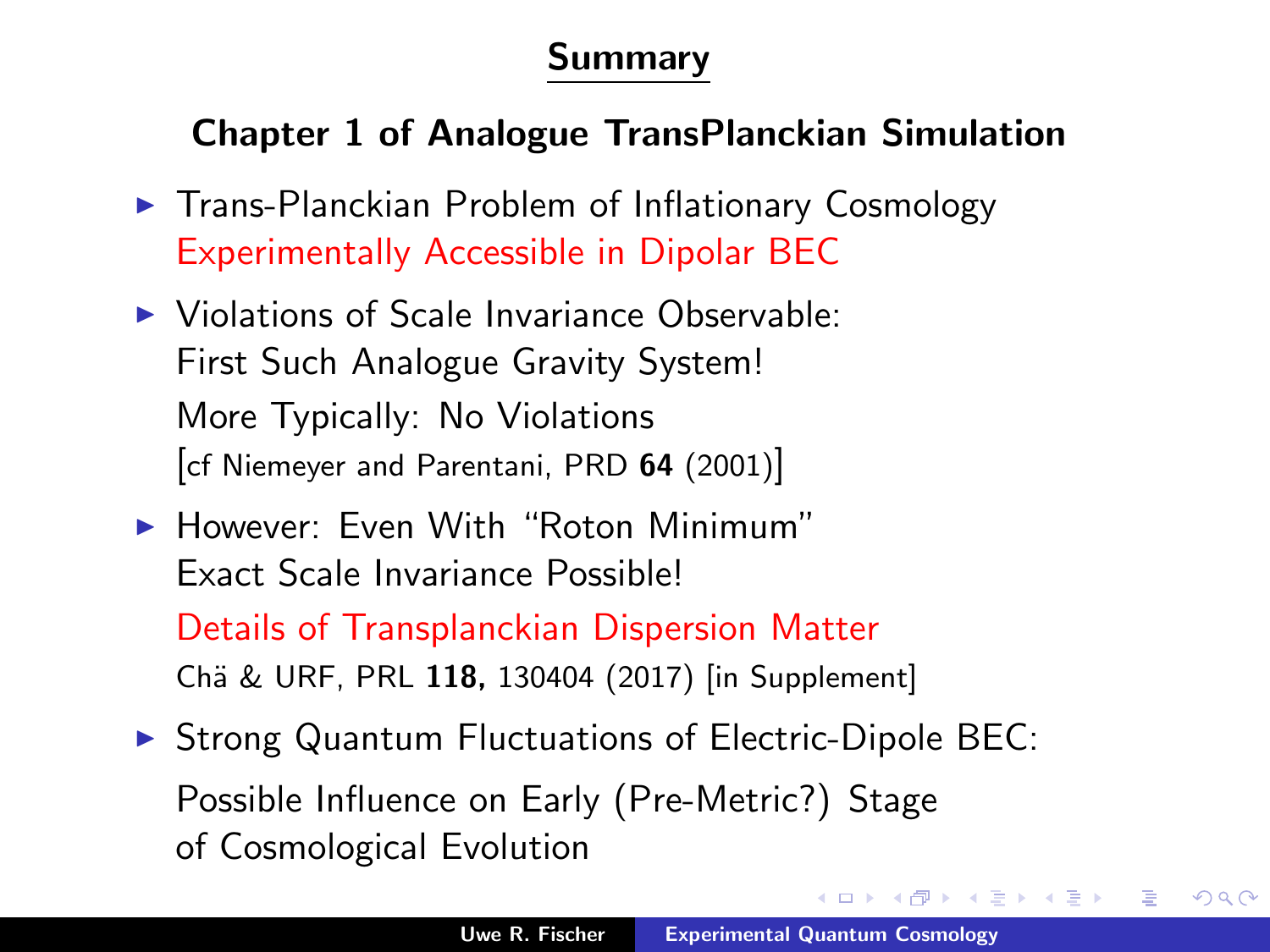▶ Dynamical Casimir Effect of Quenched Dipolar Gas

 $\leftarrow$   $\Box$ 

一 ( 語 ) … 重  $299$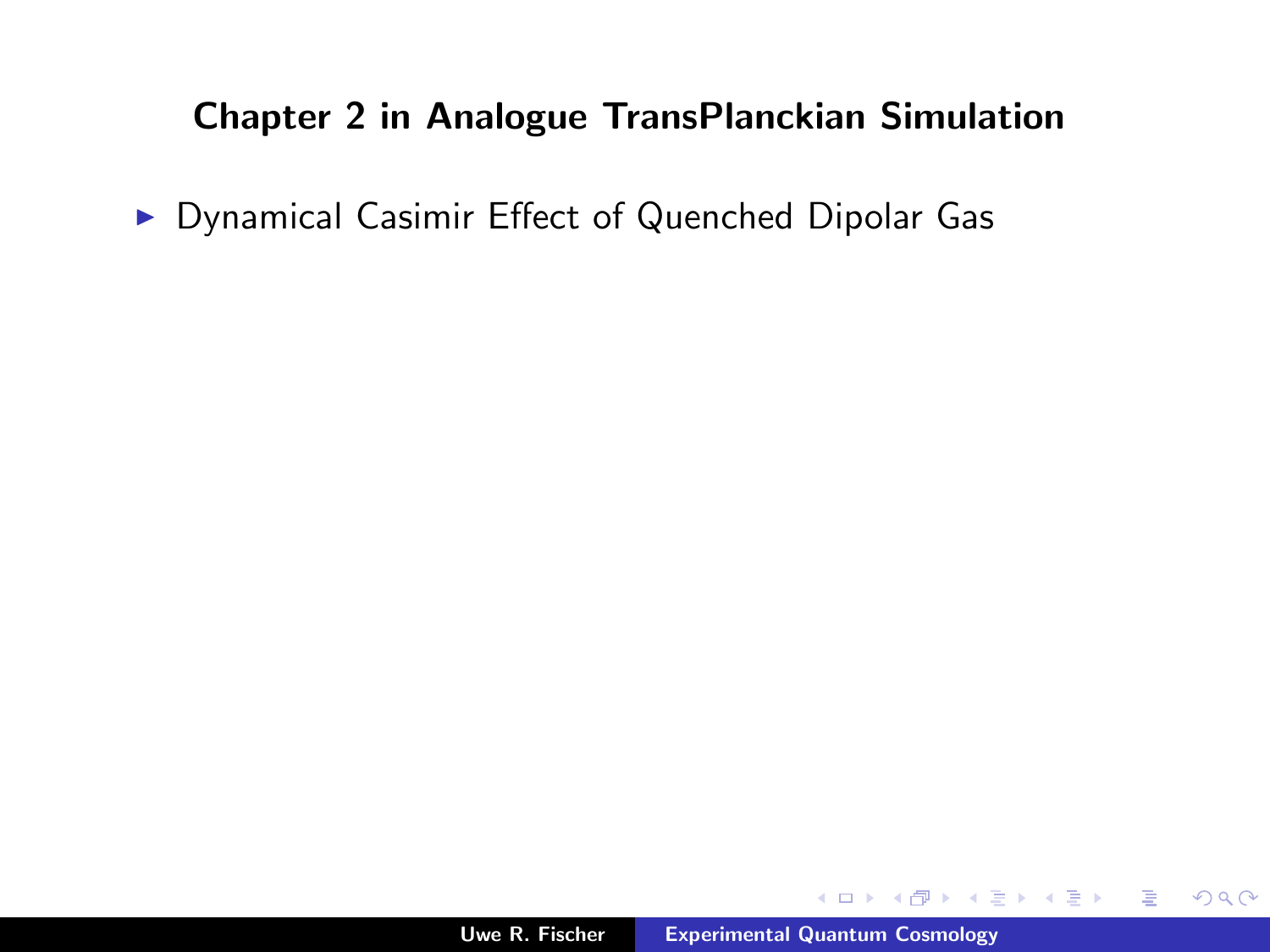- ▶ Dynamical Casimir Effect of Quenched Dipolar Gas
- $\triangleright$  Creates Entanglement and Steering of Rotonic Quasiparticle **Excitations**

一 ( 語 ) ( )

后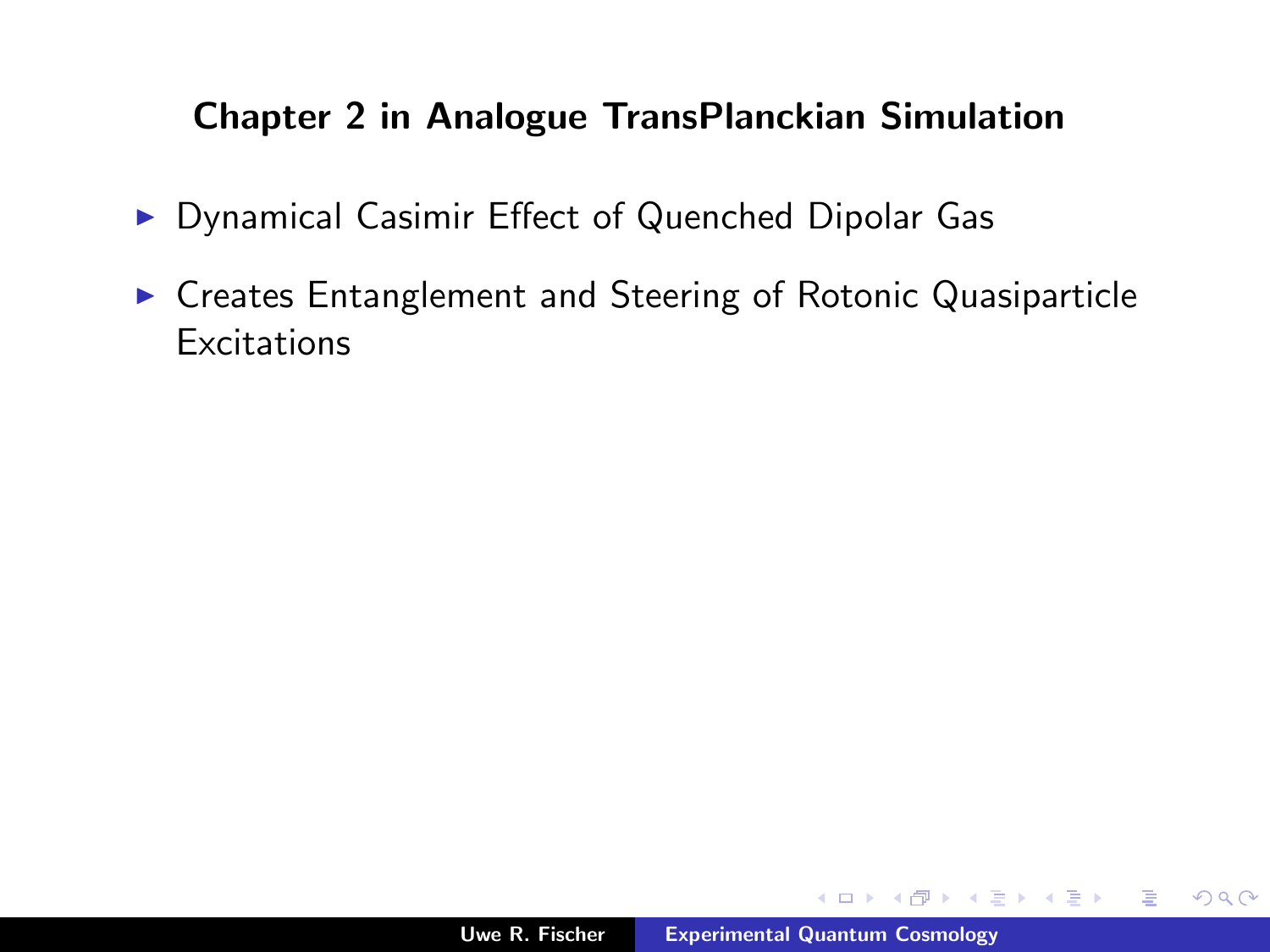- ▶ Dynamical Casimir Effect of Quenched Dipolar Gas
- $\triangleright$  Creates Entanglement and Steering of Rotonic Quasiparticle **Excitations**
- ▶ Dipolar Gas: Enhanced Potential for Nonlocal Quantum **Correlations**

Tian, Chä & URF, Phys. Rev. A **97,** 063611 (2018)

 $\rightarrow$   $\pm$   $\rightarrow$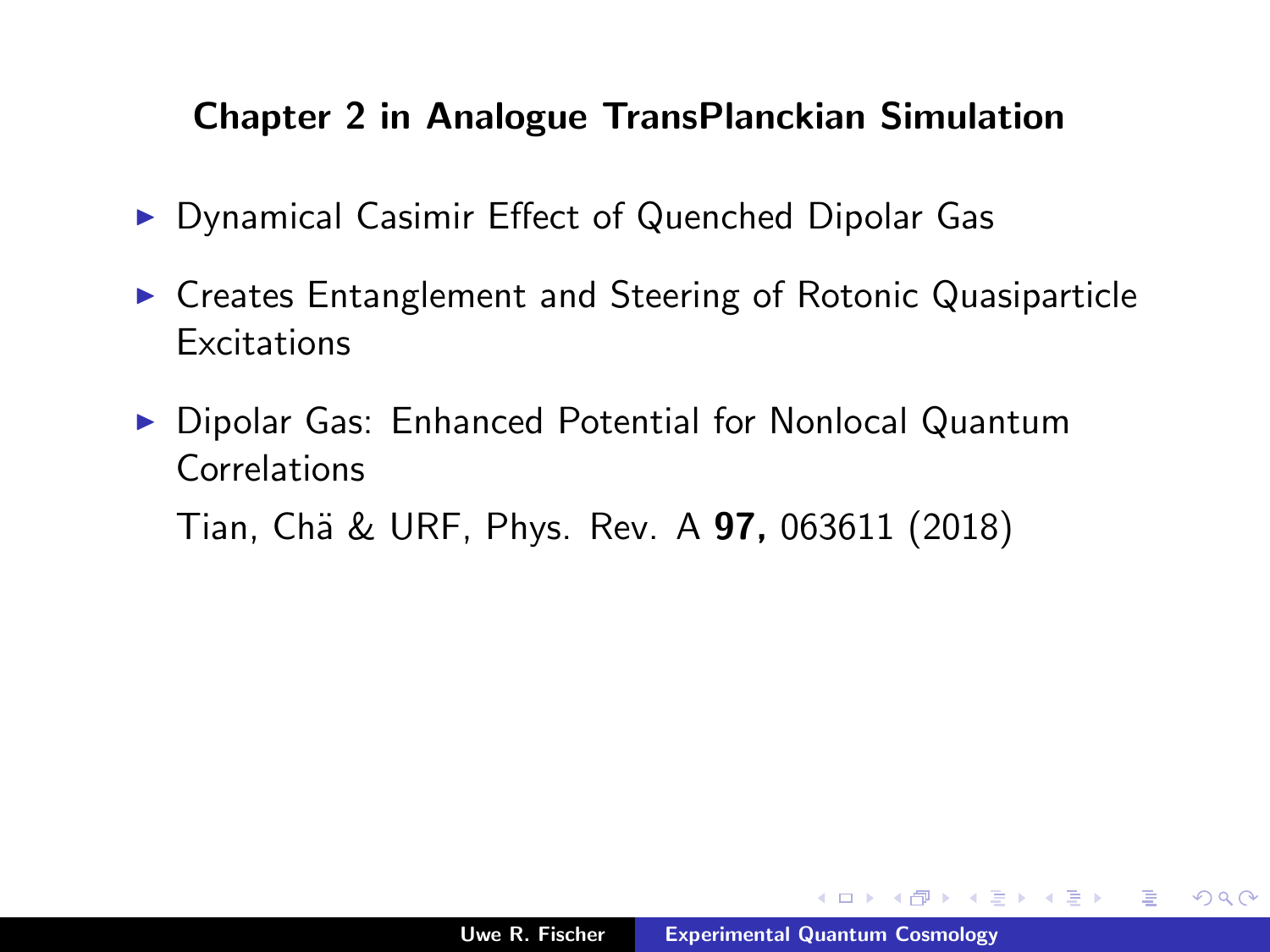- ▶ Dynamical Casimir Effect of Quenched Dipolar Gas
- $\triangleright$  Creates Entanglement and Steering of Rotonic Quasiparticle **Excitations**
- ▶ Dipolar Gas: Enhanced Potential for Nonlocal Quantum **Correlations** Tian, Chä & URF, Phys. Rev. A **97,** 063611 (2018)

► Ad: Analogue Gravity Postdoc Positions Available!

Reversing Rutherford: "When a young man in my lab uses the word Universe, I tell him it is time for him to leave"

**A BA A BA** 

 $\Omega$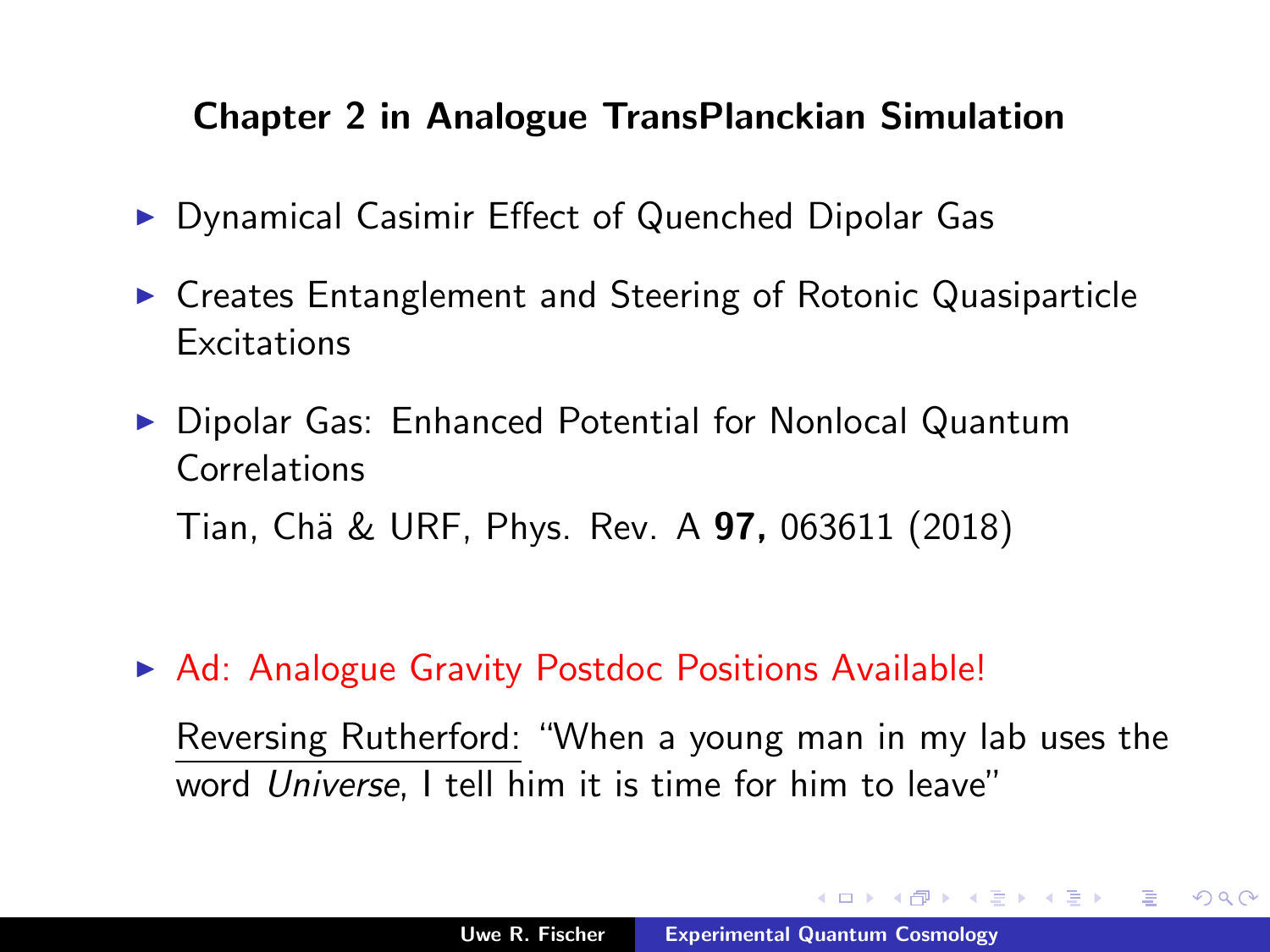Don't stop me now (1978):

Uwe R. Fischer [Experimental Quantum Cosmology](#page-0-0)

a mills.

 $\leftarrow$   $\overline{m}$   $\rightarrow$ 

④重き ④重き 。

È

 $299$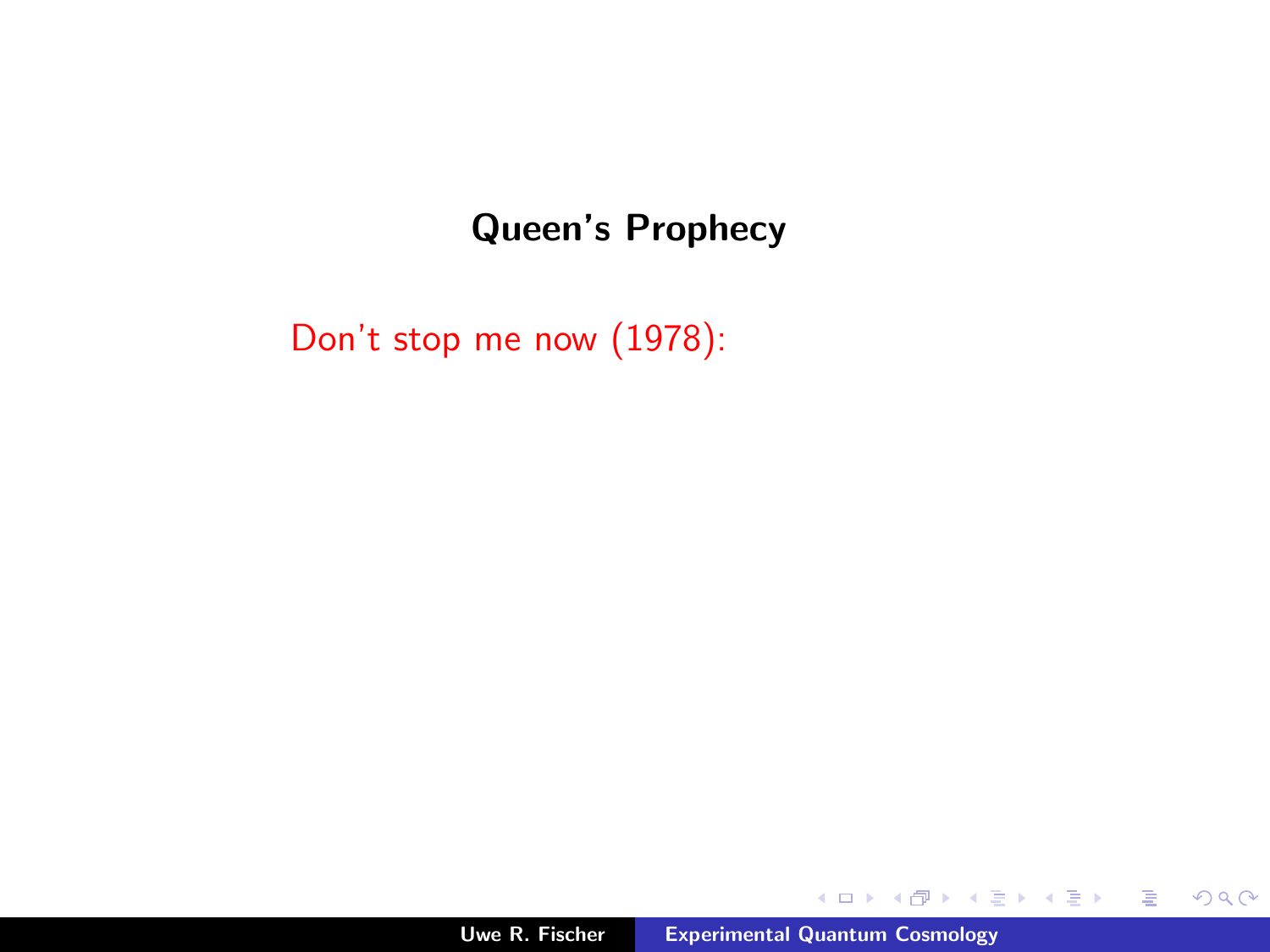Don't stop me now (1978):

"I'm traveling at the speed of light

 $\leftarrow$   $\Box$ 

天津 お

重

 $299$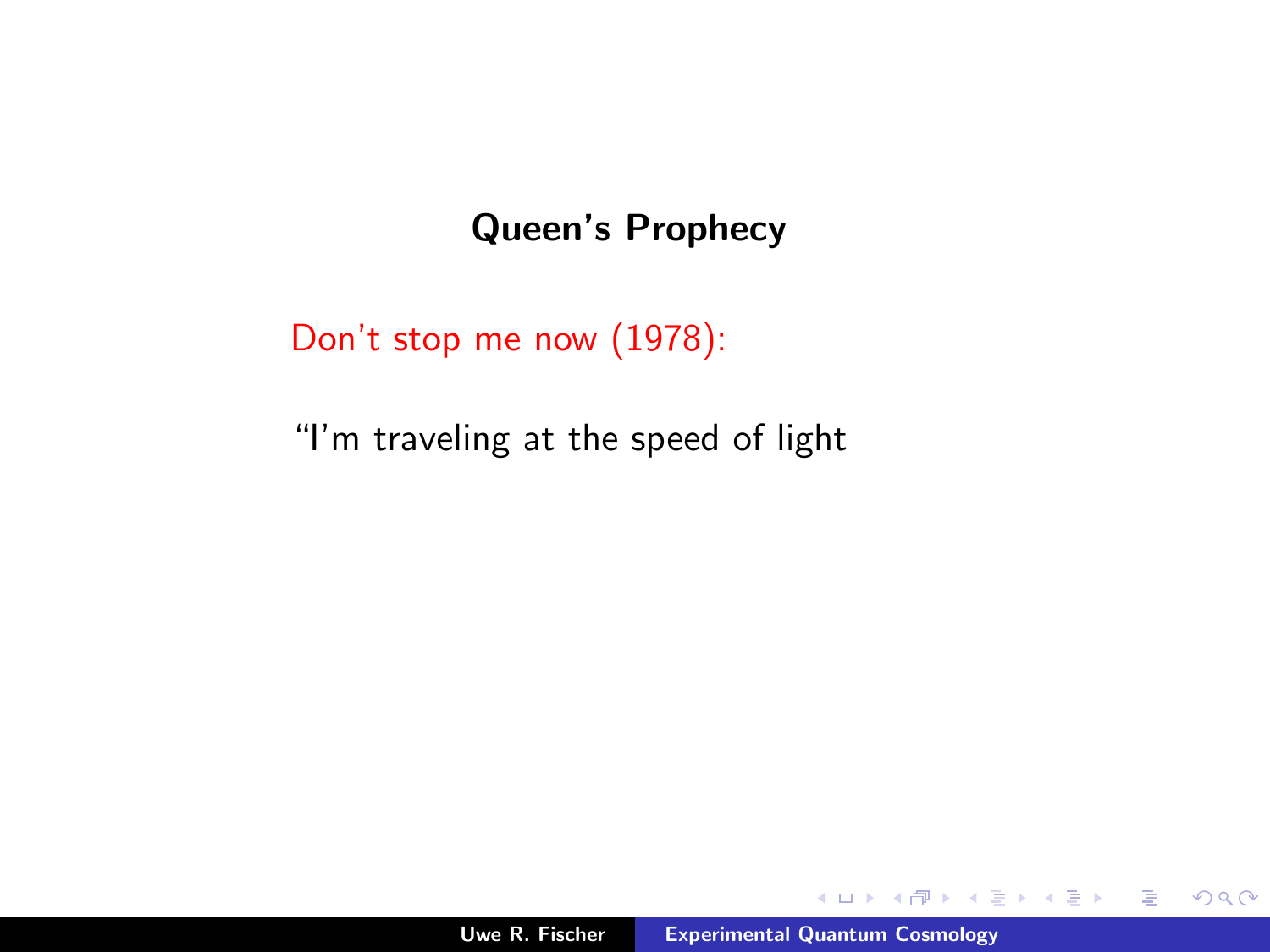Don't stop me now (1978):

"I'm traveling at the speed of light I wanna make a supersonic man out of you"

∢ 重う

扂